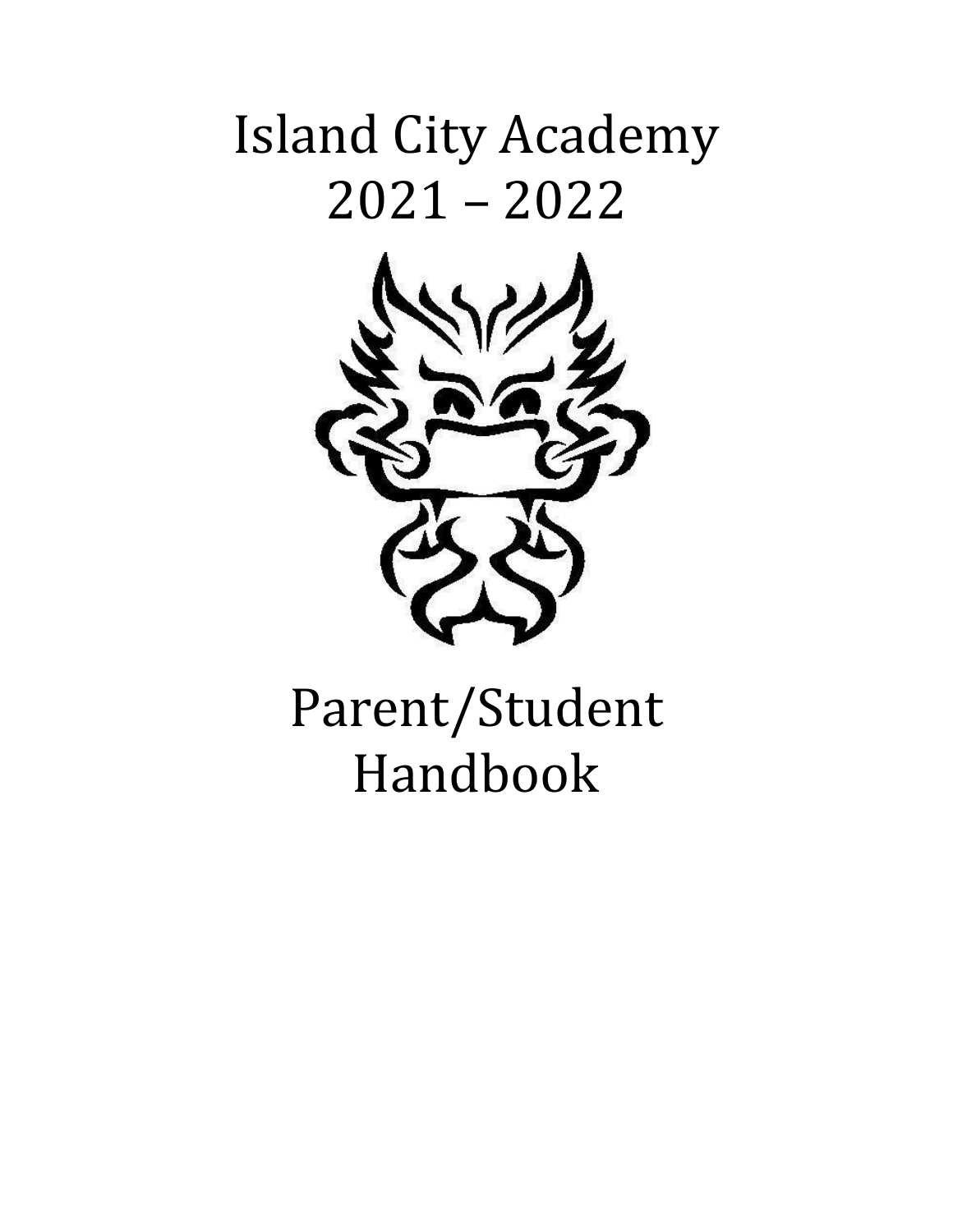## Letter from the Administrator

Dear Student and Parent,

This handbook is intended to provide basic, quick reference information for the parents and students of Island City Academy. Please take a few minutes and go over it with you child. More detail and specifics can be obtained by contacting your child's teacher or the school office.

The staff and I welcome you as members of the "ICA Family". It is our intent to provide the best possible educational program, which our talent and resources will allow.

Sincerely,

Wm. Aaron Warren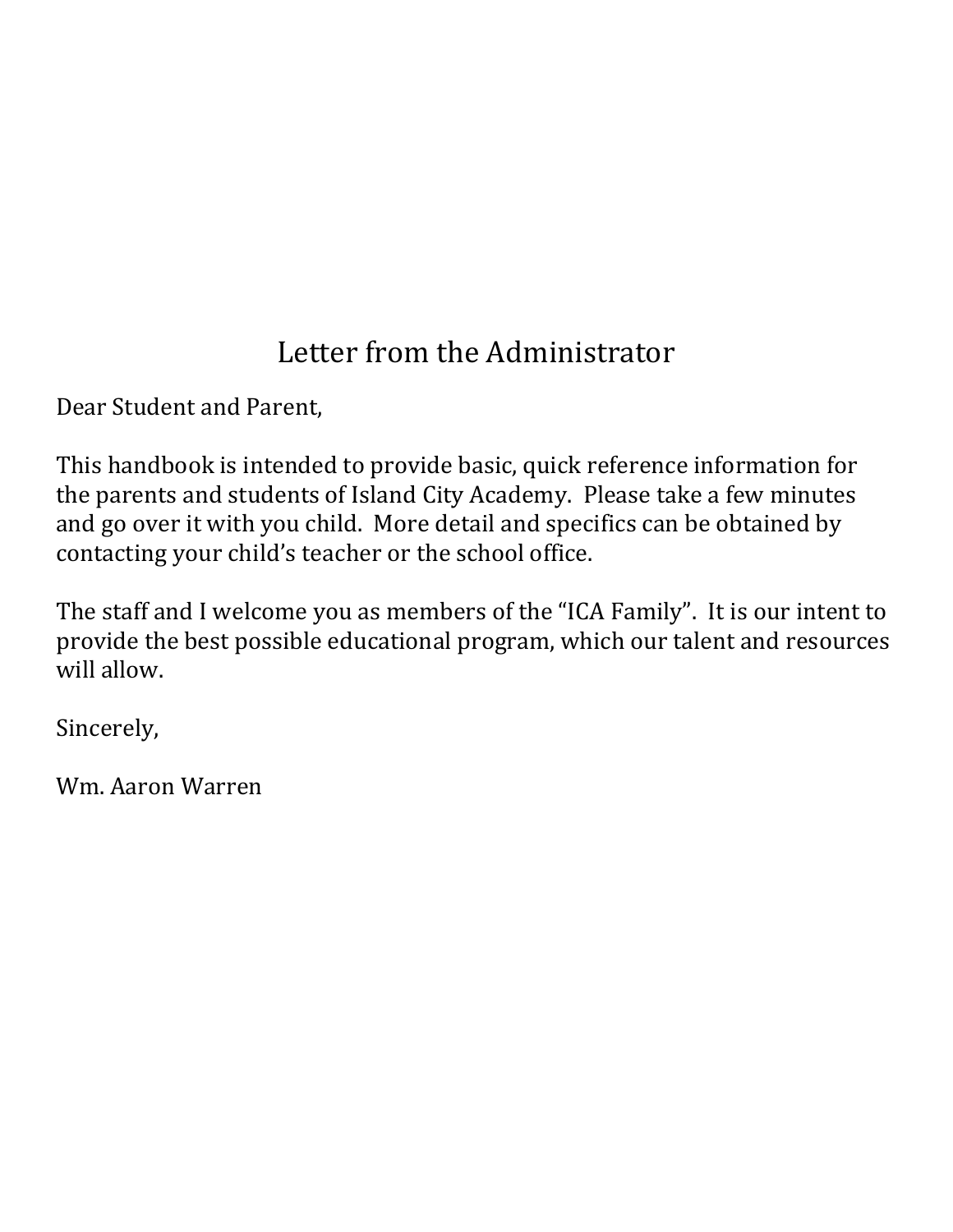## **Island City Academy**

6421 S. Clinton Trail · Eaton Rapids, MI 48827 (517) 663 – 0111 · islandcityacademy.org

## **Mission Statement**

The mission of Island City Academy is to improve pupil achievement through a shared vision between talented teachers, parents, and students whose primary goal is academic excellence coupled with moral standards and expectations.

We believe we can achieve this goal by providing the best curriculum in seven "core" subjects of: mathematics, science, history, geography, foreign language, language arts, fine arts, along with moral education accomplished through standards of conduct and curriculum.

## **Island City Academy Educational Philosophy**

Island City Academy works as a partnership that includes students, parents, faculty, administration and staff. These partners are united in their commitment to the common objectives outlined in our mission and standards.

Island City Academy operates on an "open door" policy. Parents and other interested stakeholders are welcome to visit the Academy campus. If you would like to visit the school, please notify the office in advance.

As role models and instructors, Island City Academy teachers are valued by their students and parents for their caring attitudes. Intelligence, creative teaching ability, loyalty, and responsibility are characteristics of the faculty.

Parents expect and appreciate direct and regular communications from faculty regarding their children. Likewise, Island City Academy's parents are responsive to teacher suggestions for helping students. This is shown in part by parents making sure homework and other assignments are completed.

The administrator, along with the board of directors, verifies and endorses the Mission Statement and oversees its implementation in the school. In their capacities as policy makers and community leaders, these administrators advance the Academy's role as an institution committed to children.

At Island City Academy we are committed to the philosophy of educating the individual child by helping each student acquire knowledge. By providing standards of ethical and moral values by which one may live, we are preparing students to accept the privileges and responsibilities of citizenship in a democratic society. Every child is capable of achieving his or her potential to the fullest extent when afforded respect, fairness, kindness, along with loving discipline and accelerated instruction.

#### . **Administration**

Administrator: Wm. Aaron Warren Office Manager: Heidi Brininstool Business Manager: Sue Sherman Office Phone: (517) 663 – 0111 Office Fax: (517) 663 – 0167 Office Hours: 7:30 – 4:00 School Hours: 8:10 – 3:15

## **Island City Academy School Board**

Dave Sysum, Cathy Sayer, Barb Gruesbeck, Krysta McGee, Laura Hall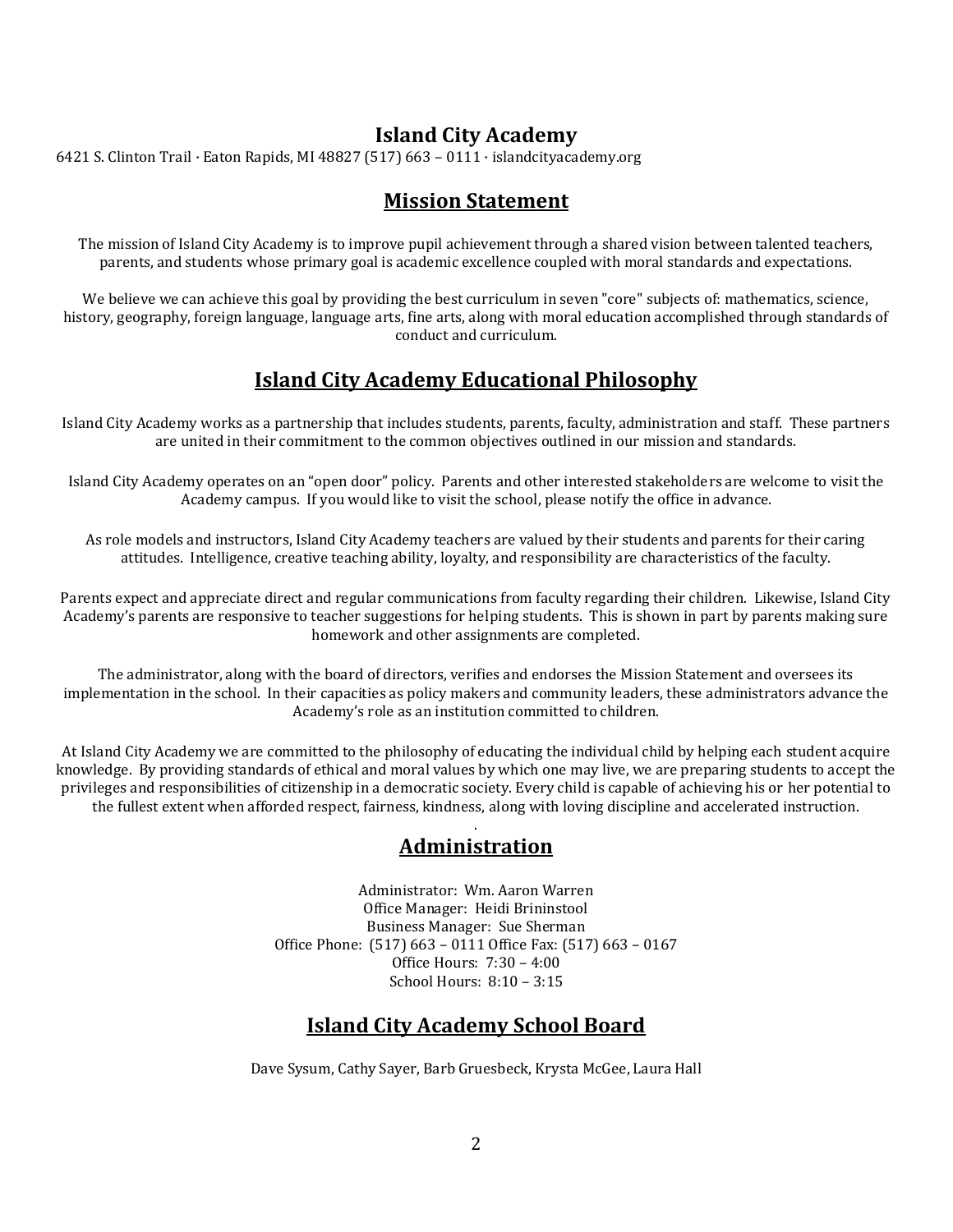## Table of Contents

| <b>For Students</b>                                                             |  |
|---------------------------------------------------------------------------------|--|
| <b>For Parents</b>                                                              |  |
|                                                                                 |  |
|                                                                                 |  |
| Suspension of Students receiving or otherwise eligible for Special Education 19 |  |
|                                                                                 |  |
|                                                                                 |  |
|                                                                                 |  |
|                                                                                 |  |
|                                                                                 |  |
|                                                                                 |  |
|                                                                                 |  |
|                                                                                 |  |
|                                                                                 |  |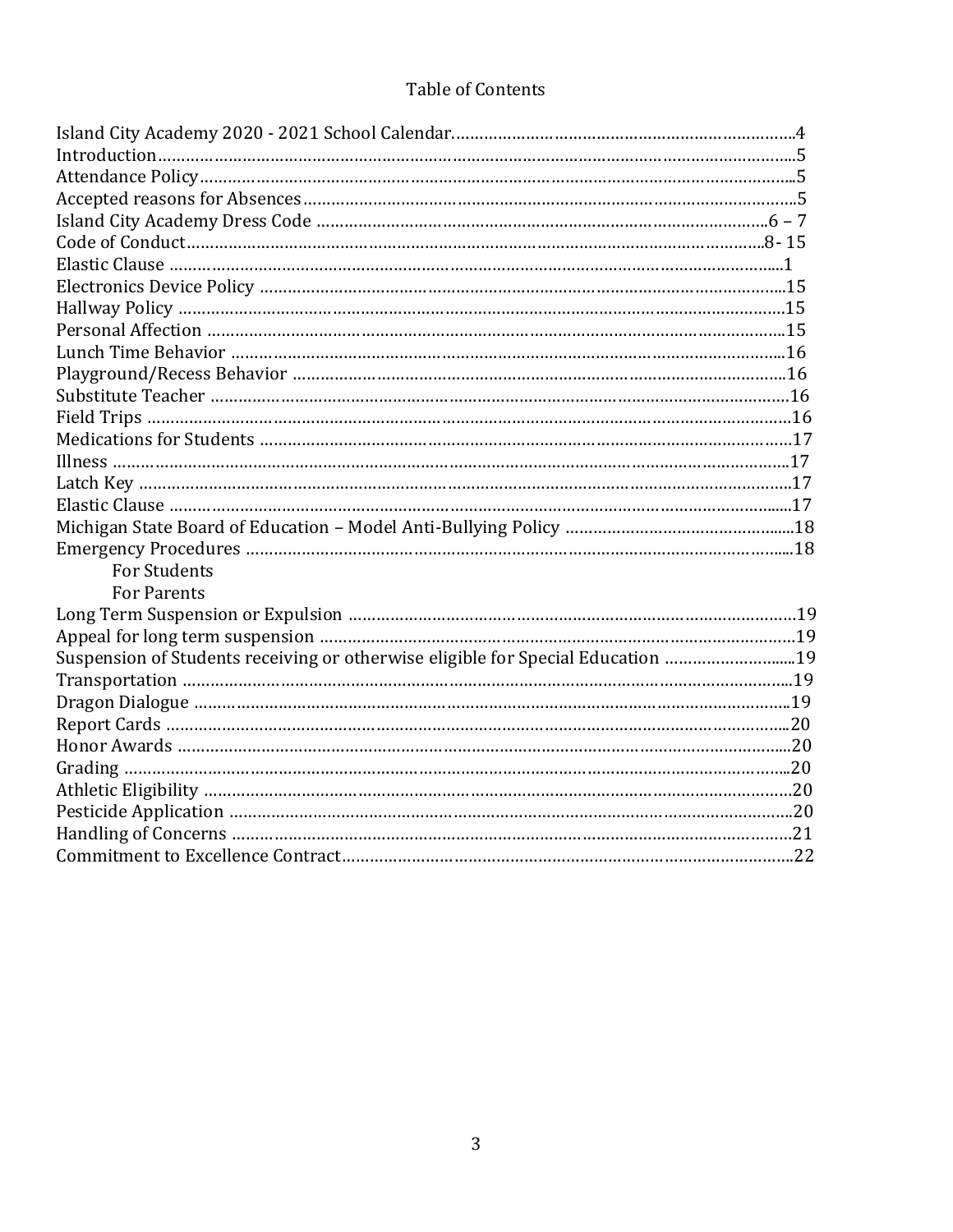#### **Island City Academy 2019 - 2020 School Calendar**

| August 30th                 | Professional Development all staff                                                        |
|-----------------------------|-------------------------------------------------------------------------------------------|
| August 31st                 | Professional Development all staff                                                        |
|                             |                                                                                           |
| September 1st               | Open House                                                                                |
|                             |                                                                                           |
| September 7th               | First Day of School                                                                       |
| September 22nd              | Early Dismissal 1:30 Teacher Professional Development (PD)                                |
|                             |                                                                                           |
| October 8th                 | Mid-Terms go home grades $6th - 8th$ ,                                                    |
|                             |                                                                                           |
| October 14th                | Early Dismissal 12:15, Parent Conferences 1 pm - 6 pm                                     |
| October 15th                | Early Dismissal 12:15, Parent Conferences 1:00 - 3:00                                     |
| October 20th                | Early Dismissal 1:30 Teacher Professional Development (PD)                                |
|                             |                                                                                           |
| November 5th                | End of 1 <sup>st</sup> Marking Period                                                     |
| November 12th               | Report Cards Go Home                                                                      |
|                             |                                                                                           |
| November 17th               | Early Dismissal 1:30 Teacher Professional Development (PD)                                |
| November 23rd               | Thanksgiving Luncheon/Early Dismissal 1:30                                                |
| November 24th - 26th        | No School: Thanksgiving Break (office closed)                                             |
|                             |                                                                                           |
| December 10 <sup>th</sup>   | Mid-Terms go home grades $6th - 8th$                                                      |
| December 15th               | Early Dismissal 1:30 Teacher Professional Development (PD)                                |
|                             |                                                                                           |
| December 20th - January 2nd | No School: Winter Break (office closed)                                                   |
|                             |                                                                                           |
| January 3rd                 | <b>School Resumes</b>                                                                     |
| January 19th                | Early Dismissal 1:30 Teacher Professional Development (PD)                                |
| January 21st                | End of 2 <sup>nd</sup> Quarter Early Dismissal 1:30 Teacher Professional Development (PD) |
| January 28th                | 2 <sup>nd</sup> Marking Period Report Cards sent home                                     |
|                             |                                                                                           |
| February 16th               | Early Dismissal 1:30 Teacher Professional Development (PD)                                |
|                             |                                                                                           |
| February 18th               | 1/2 President's Day Weekend Dismissal at 12:15/Mid-Terms go Home 6th - 8th                |
| February 21st               | No School: President's Day Weekend (office closed)                                        |
|                             |                                                                                           |
| March 3rd                   | Early Dismissal 12:15, Parent Conferences 1 pm - 6 pm                                     |
| March 4th                   | Early Dismissal 12:15 Parent Conferences 1:00 - 3:00                                      |
| March 16th                  | Early Dismissal 1:30 Teacher Professional Development (PD)                                |
| March 25th                  | End of 3rd Marking Period                                                                 |
|                             |                                                                                           |
| March 28th - April 1st      | No School: Spring Break (office closed)                                                   |
|                             |                                                                                           |
| April 4th                   | <b>School Resumes</b>                                                                     |
| April 8th                   | 3rd Marking Period Report Cards sent home                                                 |
| April 15th                  | No School Good Friday                                                                     |
| April 20th                  | Early Dismissal 1:30 Teacher Professional Development (PD)                                |
|                             |                                                                                           |
| May 6th                     | Mid-Terms Go Home 6th - 8th Grade                                                         |
|                             |                                                                                           |
| May 18h                     | Early Dismissal 1:30 Teacher Professional Development (PD)                                |
| May 27th                    | Early Dismissal 12:15                                                                     |
| May 30th                    | No School: Memorial Day                                                                   |
|                             |                                                                                           |
| June 13th                   | 8 <sup>th</sup> Grade Awards Ceremony                                                     |
| June 14th                   | Last Day of School - Release at 11:30                                                     |
| June 15th - September 1st   | Office Summer hours M - Th 8 am - 2 pm                                                    |
|                             |                                                                                           |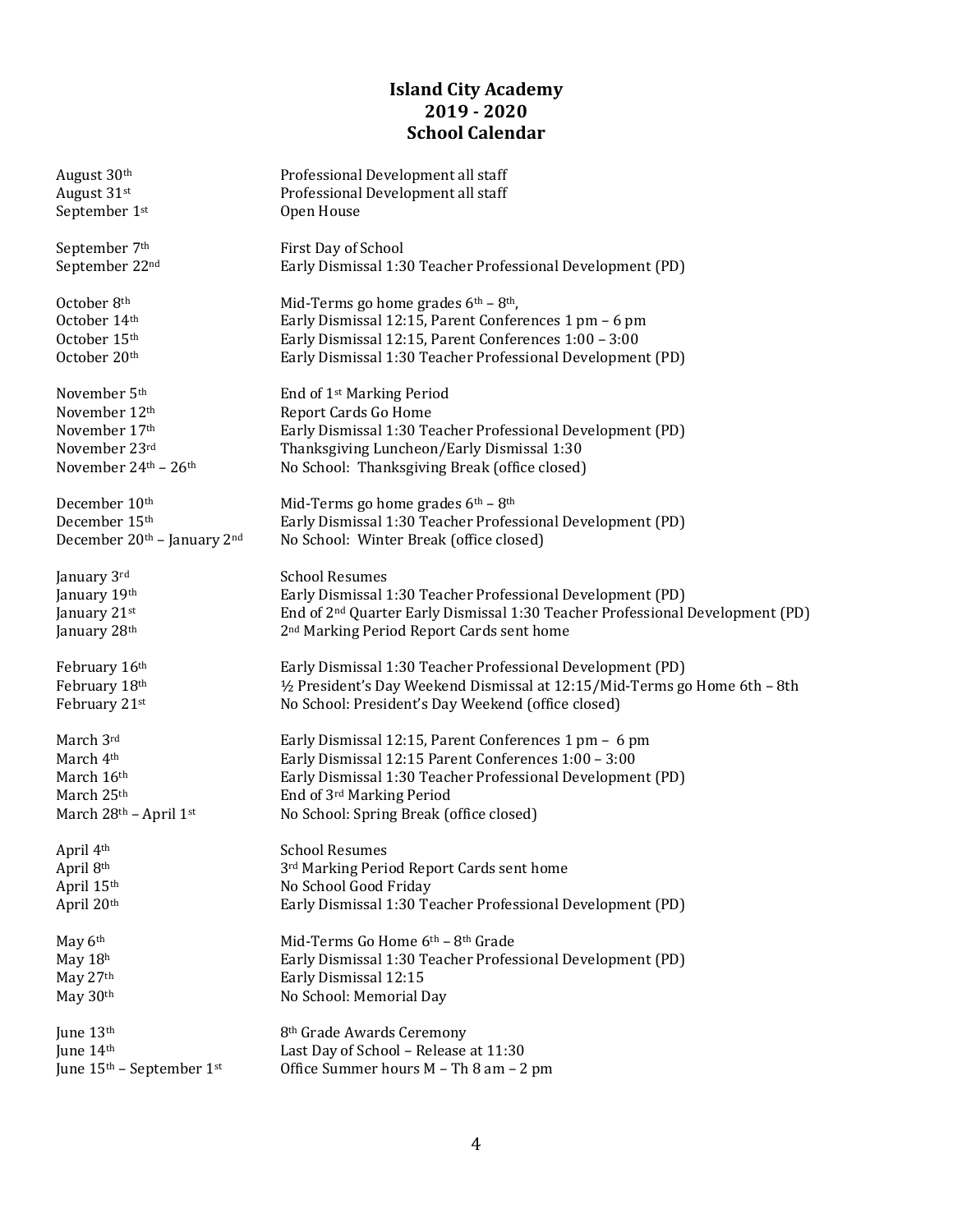## **INTRODUCTION**

The Island City Academy is dedicated to creating and maintaining a positive learning environment for all students. Teachers, administrators, parents and students must assume a responsible role in promoting behavior that enhances academic and social success. Courteous, respectful and responsible behavior fosters a positive climate for the learning community.

The Code of Student Conduct sets forth student rights and responsibilities while at school and school-related activities. The consequences for violating school rules are also included in this document. When determining the appropriate action to be taken as a consequence of student misconduct, school officials may use intervention strategies and/or disciplinary actions, depending upon the severity or repetition of misconduct; age and grade level of the student; circumstances surrounding the misconduct; impact of the student's misconduct on others in the school community, and any other relevant factors.

The Code of Student Conduct will be administered fairly, without partiality or discrimination.

## **WHEN AND WHERE THE CODE OF STUDENT CONDUCT APPLIES:**

The Code of Student Conduct applies:

- before, during, and after school
- "at school" defined as: in a classroom, elsewhere on school premises, on a school bus or in another school-related vehicle, or at a school-sponsored field trip, activity or event, whether or not it is held on school premises
- when a student's conduct at any other time or place has a direct and immediate effect on maintaining order and discipline, or on protecting the safety and welfare of students or school district staff
- when a student is using school telecommunications networks, accounts, or other district services

#### **Attendance Policy**

Michigan Law requires that all children between the ages of six and sixteen attend school on a regular and consistent basis throughout the school year. Regular attendance is extremely important. Not only is it the law, but also it is obvious that children can benefit from school by being in attendance.

> Tardy – 8:10 – 8:40 Morning Absence – 8:40 am – 11:00 am Afternoon Absence – 11:30 am – 3:15 pm Afternoon Tardy – 3:00 – 3:15

Parents may excuse absence with a phone call to the office (663-0111) the morning of the absence. Student with excused absences must make-up work missed. Parents may request make-up work be sent to the office, any request made after 9 am may not be available until the next day.

Each child's attendance will be watched very closely throughout the school year. Parents will receive a notice if a student's absences become excessive and are not the results of illness as verified by a medical doctor. A conference between the parent and the administrator will be requested to discuss plans to meet the student's attendance needs. Should the problem continue, we would seek help from the Truant Officer. Current state law mandates schools reporting of a certain number of absences.

#### **Accepted Reasons for Excused Absences**

- A. Illness (written physician's excuse or a parent call)
- B. Pre-planned family vacation
- C. Family emergencies
- D. Funeral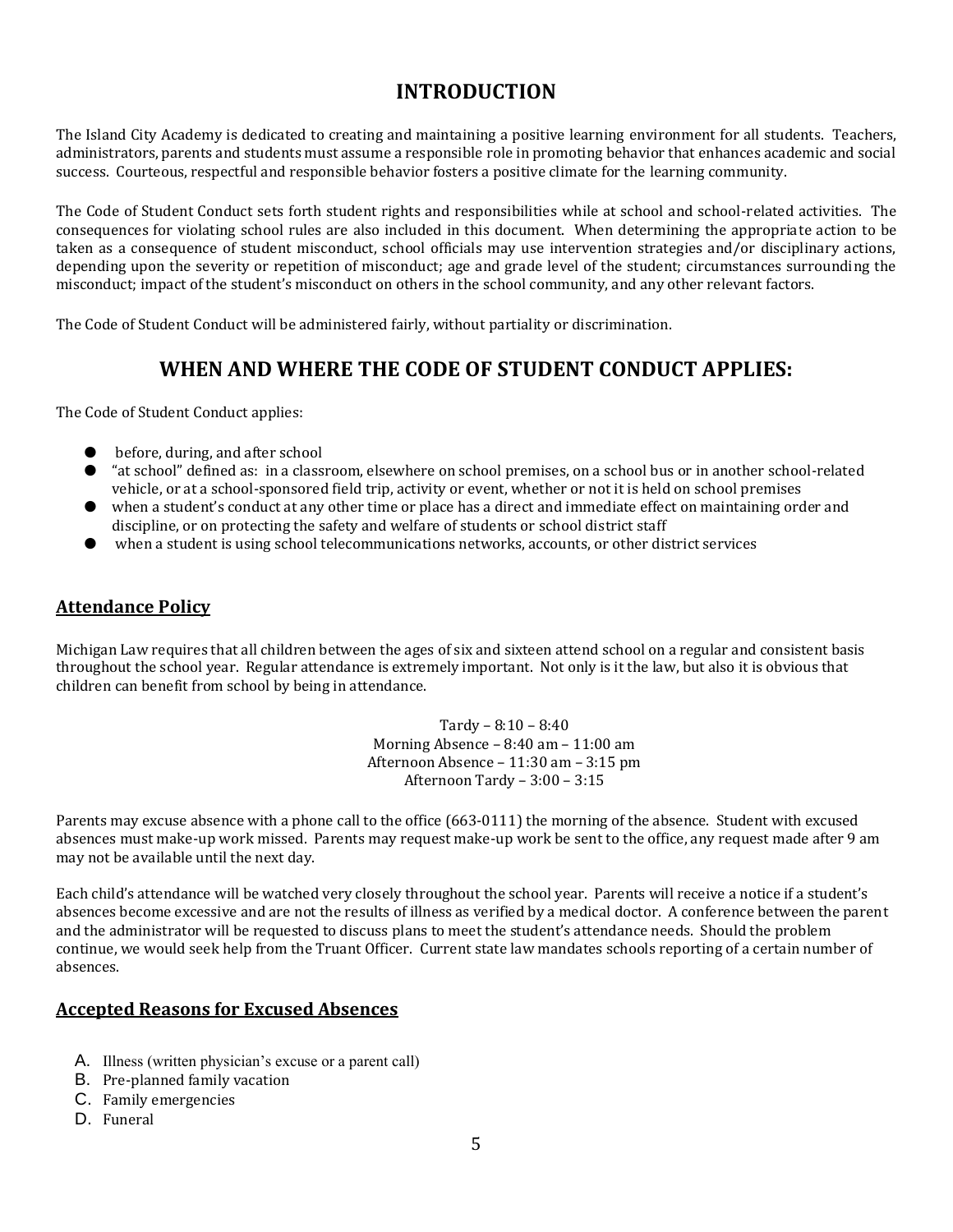#### Island City Academy Board Approved Dress Code

*The Island City Academy dress code has been established to provide a consistently attractive and neat appearance for all students and to avoid peer pressure in matters of dress. The overwhelming result of the dress code should be a "neat and tidy" appearance.*

| <b>Items</b>                      | <b>Description</b>                                                                                                                                                                                                                                                                                                                                                                                                                                                                               | Color                                              |
|-----------------------------------|--------------------------------------------------------------------------------------------------------------------------------------------------------------------------------------------------------------------------------------------------------------------------------------------------------------------------------------------------------------------------------------------------------------------------------------------------------------------------------------------------|----------------------------------------------------|
| <b>Bottoms</b><br>Dresses/jumpers | Pants, shorts, skorts, skirts, dresses, jumpers,<br>and capris<br>Pants must be chino or dress in style,<br>straight leg (no skinny fit, or jeggings,<br>no cargo pockets)<br>Capris, shorts may be worn until<br>$\bullet$<br>October 15th and after April 15th<br>Dresses/skirts must have red, white,<br>or blue shorts under them or leggings<br>when not wearing tights<br>Dresses/jumpers, shorts, skorts, and<br>$\bullet$<br>skirts must be 3" or less, from the<br>floor when kneeling. | Navy Blue<br>Khaki                                 |
| Belts (Optional)                  | Belts are only required for Oxford shirts<br>which must be tucked in.<br>Plain with buckle<br>Solid color<br>Cloth<br>Leather or leather like<br>Buckle in the front                                                                                                                                                                                                                                                                                                                             | <b>Black</b><br><b>Brown</b><br>Navy Blue<br>Khaki |
| Shirts                            | Solid color without manufacturer's logo<br>Polo Shirt<br>Long or short sleeve<br>$\circ$<br>At least 2 buttons<br>$\circ$<br>Not required to be tucked in<br>$\bigcirc$<br>Oxford button down shirts must be<br>tucked in and worn with a belt<br>Visible undergarments will be white<br>or the same color as dress code shirt                                                                                                                                                                   | Red<br>White<br>Navy Blue                          |
| Sweaters/Sweatshirts              | Solid Color<br>Must have a collared shirt underneath<br>No hoods<br>*ICA hoodies may be worn on Fridays                                                                                                                                                                                                                                                                                                                                                                                          | Red<br>White<br>Navy Blue                          |
| Socks/Leggings/Tights             | Solid Color<br>Tights/Leggings<br>Must cover feet or be worn with socks<br>$\bullet$<br>Socks<br>Solid Color                                                                                                                                                                                                                                                                                                                                                                                     | Red<br>White<br>Navy Blue<br><b>Black</b>          |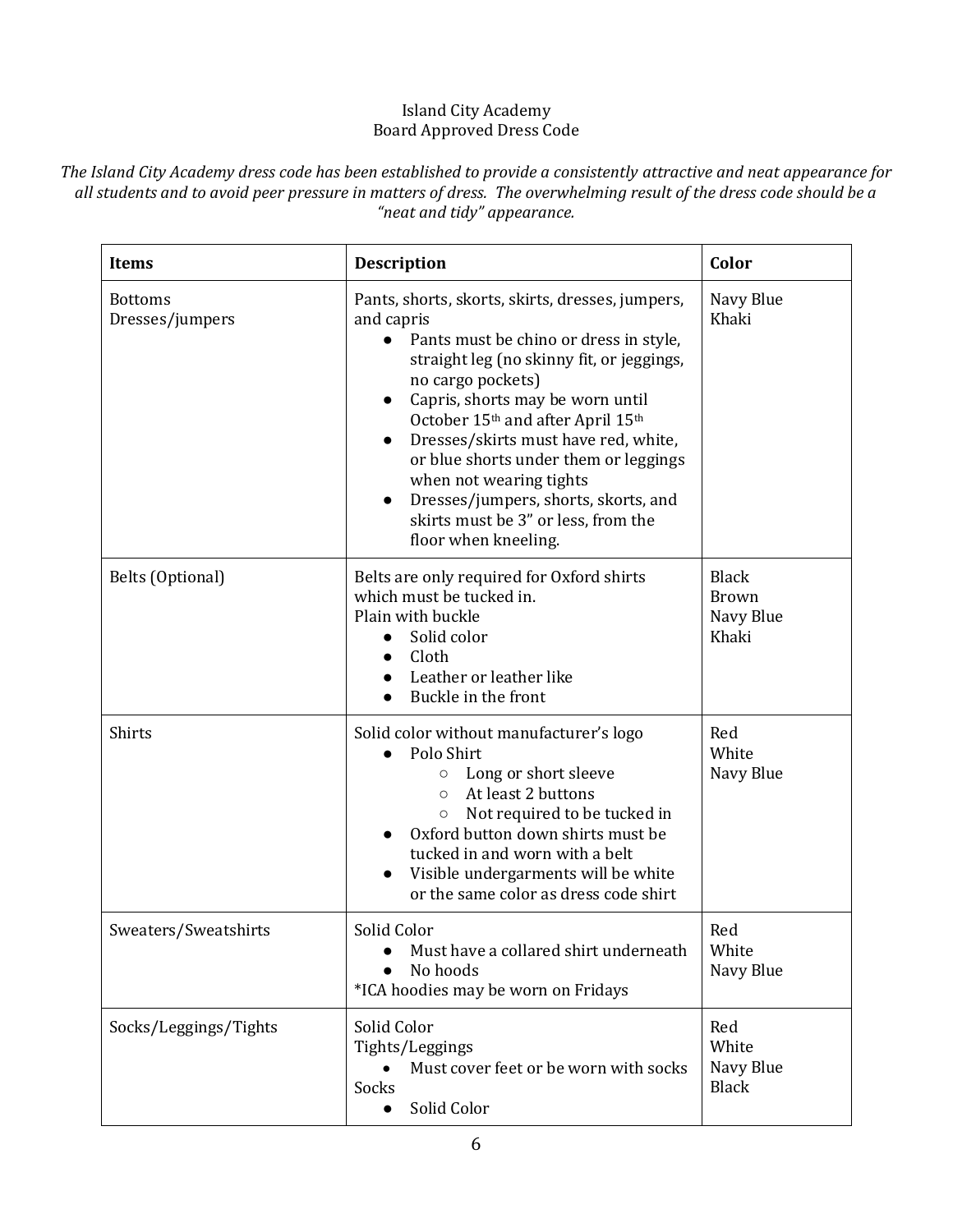| Shoes            | Slip-on shoes must fit firmly on the feet<br>All other shoes/boots must be tied and laced<br>with bows on the outside or Velcro, if no laces<br>Pants should cover the tops of any high top<br>shoes/boots<br>Plain color shoes and laces<br>1/2" heel or less on girl's dress shoes (for safety<br>reasons)<br>Red accents are allowed but must be less<br>than 10% of total shoe color | Shoes/Laces<br>Navy Blue<br><b>Black</b><br>White<br>Gray<br><b>Brown</b> |
|------------------|------------------------------------------------------------------------------------------------------------------------------------------------------------------------------------------------------------------------------------------------------------------------------------------------------------------------------------------------------------------------------------------|---------------------------------------------------------------------------|
| Hair Style       | Hairstyles must be conservative including:<br>no designs shaved in head<br>no mohawks<br>natural hair color                                                                                                                                                                                                                                                                              |                                                                           |
| Hair Accessories | Hats and winter headgear are to be worn<br>outside as weather requires<br>Acceptable headwear:<br>Headbands<br><b>Barrettes</b><br>Ponytail holders                                                                                                                                                                                                                                      |                                                                           |
| Jewelry          | <b>Bracelets</b><br>One per arm<br>1" thick or less<br>Rings<br>One ring per hand<br>Necklace<br>One necklace allowed<br>Earrings<br>One post earring per ear (Pre-K – $5th$ )<br>$6th$ – 8 <sup>th</sup> may wear 1" in length or<br>diameter and maximum of 2 earrings<br>per ear                                                                                                      | Reasonable<br>appearance                                                  |
| Make-up/Body Art | Any tattoos real or fake should be covered at<br>all times<br>Nail polish may be worn in light colors<br>$6th$ – 8 <sup>th</sup> grade girls may wear light natural<br>color make-up                                                                                                                                                                                                     |                                                                           |

\*Notify the office if an exception to the dress code needs to be made for religious or cultural reasons.

\*The Board designates the on-site Administrator to make all final decisions on the dress code.

Students that come to school out of dress code will not ear their FIRE Letter and will be directed to the office. The student will be provided an opportunity to find dress code attire from the rack in the hallway. If no clothes can be located then the student will be asked to call a parent/guardian to bring the correct dress code attire.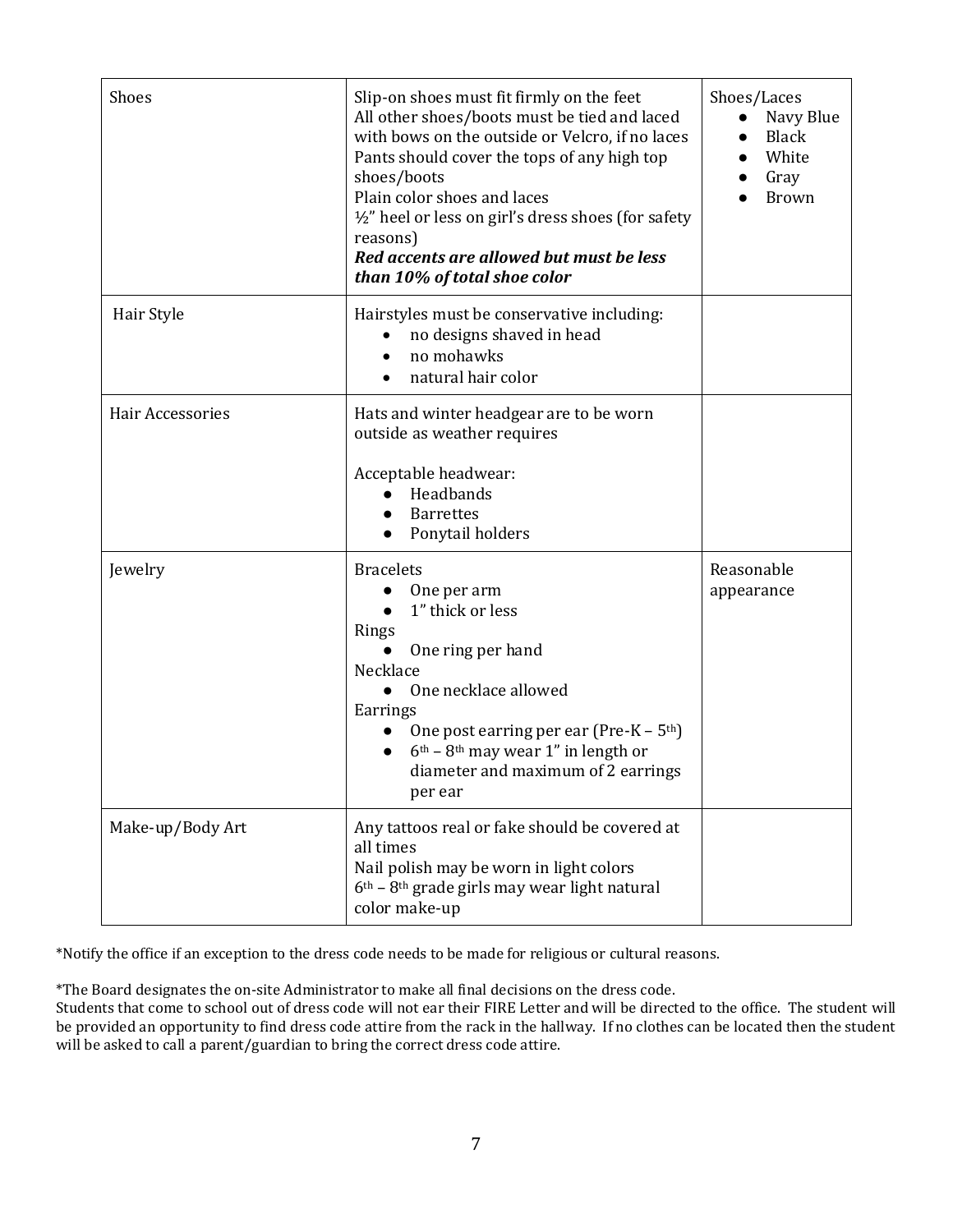#### **CODE OF CONDUCT**

A major component of the educational program at Island City Academy is to prepare students to become responsible workers and citizens by learning how to conduct themselves properly and in accordance with established standards.

#### **Expected Behaviors**

Each student shall be expected to:

- abide by national, State, and local laws as well as the rules of the school;
- respect the civil rights of others;
- act courteously to adults and fellow students;
- be prompt to school and attentive in class;
- work cooperatively with others when involved in accomplishing a common goal, regardless of the other's ability, gender, race, religion, height, weight, disability, or ethnic background;
- complete assigned tasks on time and as directed;
- help maintain a school environment that is safe, friendly, and productive;
- act at all times in a manner that reflects pride in self, family, and in the school.

#### **Definitions:**

*"At School"* is defined as in a classroom, elsewhere on school premises, school related vehicle, or at a school-sponsored activity or event whether or not it is held on school premises. It also includes conduct using a telecommunications access device or telecommunications service provider that occurs off school premises if either owned by or under the control of the District.

"*Staff"* includes all school employees and Board members.

*"Bullying***"** is defined as any gesture or written, verbal, graphic, or physical act (including electronically transmitted acts – i.e. internet, telephone or cell phone, personal digital assistant (PDA), or wireless handheld device) that, without regard to its subject matter or motivating animus, is intended or that a reasonable person would know is likely to harm one (1) or more students either directly or indirectly by doing any of the following:

- A. substantially interfering with educational opportunities, benefits, or programs of one (1) or more students;
- B. adversely affecting the ability of a student to participate in or benefit from the school district's educational programs or activities by placing the student in reasonable fear of physical harm or by causing substantial emotional distress;
- C. having an actual and substantial detrimental effect on a student's physical or mental health; and/or
- D. causing substantial disruption in, or substantial interference with, the orderly operation of the school.

Bullying can be physical, verbal, psychological, or a combination of all three. Some examples of bullying are:

- A. Physical hitting, kicking, spitting, pushing, pulling; taking and/or damaging personal belongings or extorting money, blocking or impeding student movement, unwelcome physical contact.
- B. Verbal taunting, malicious teasing, insulting, name calling, making threats.
- C. Psychological spreading rumors, manipulating social relationships, coercion, or engaging in social exclusion/shunning, extortion, or intimidation. This may occur in a number of different ways, including but not limited to notes, emails, social media postings, and graffiti.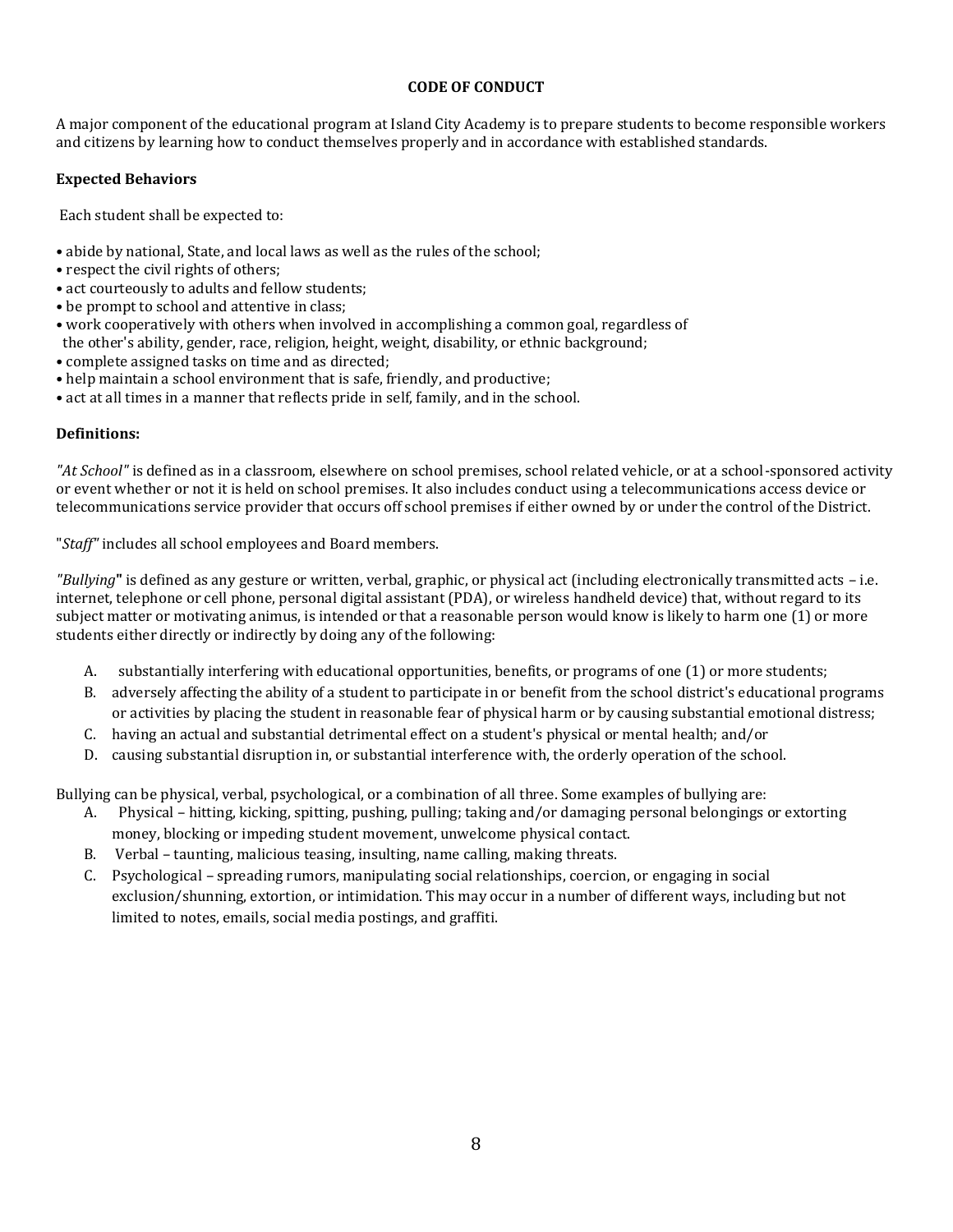|                                    | Possible Classroom Interventions                         |
|------------------------------------|----------------------------------------------------------|
| Nonverbal Cues                     |                                                          |
| Proximity                          |                                                          |
| Private Conference                 |                                                          |
| Redirect                           |                                                          |
| Verbal Warning                     |                                                          |
| 15 Second Intervention             |                                                          |
| Reteach Behavior                   |                                                          |
| Ask Clarifying Questions           |                                                          |
| <b>Student Reflection Form</b>     |                                                          |
| Phone/Email Home                   |                                                          |
| Schedule Parent/Teacher Conference |                                                          |
| Seat Change within Classroom       |                                                          |
| Provide Individualized Instruction |                                                          |
|                                    | Acknowledge Appropriate Behavior of Surrounding Students |

#### **Behavior Alerts/Behavior Infractions**

Behavior Alerts/Infractions are a written notification of student's behavior that has not changed after multiple warnings. Students may receive a behavior alert for the following behaviors: blurting out, bad attitude, not participating, off task, not following directions, not keeping hands to self, out of seat, disrespecting or talking during work time. It is very important for all students to follow the set expectations and rules, so everyone can learn and hear instructions. We want all of our students to be successful in all subject areas. Students who receive multiple behavior alerts/infractions per week will have consequences.

| Number of Behavior<br>Alerts/Infractions | Consequence                                         |
|------------------------------------------|-----------------------------------------------------|
| 3                                        | Supervised Silent Lunch/Recess Detention            |
| 4                                        | Before School Detention (7:30-8:00)                 |
|                                          | 1/2 day ISS (In School Suspension) + parent meeting |
| 6                                        | 1 day ISS + parent meeting                          |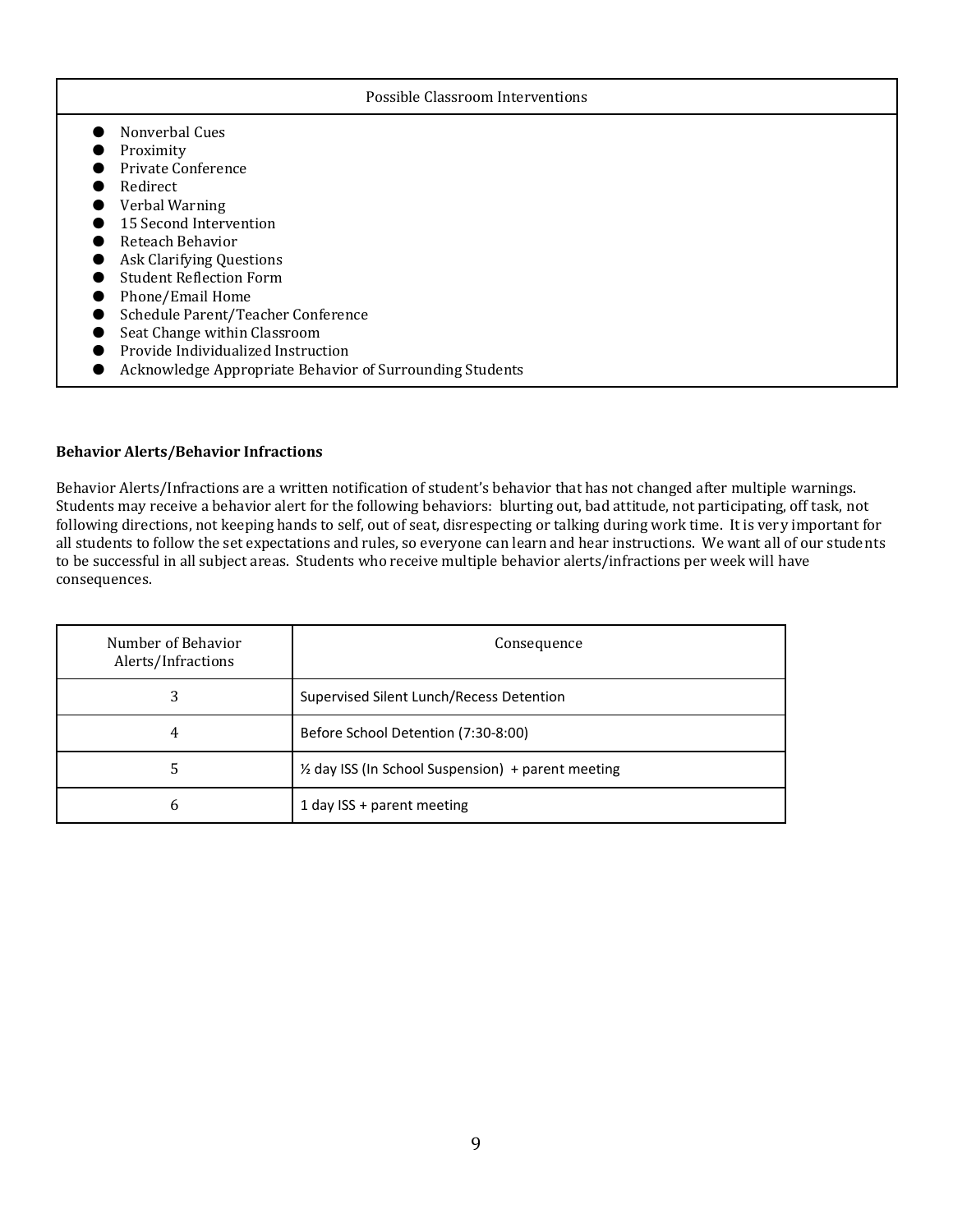#### **Island City Academy: K-3 Infraction Rubric**

Infractions/consequences include but are not limited to those listed

|                                                                                                                                                                                                                                                       | <b>1st Infraction</b>                                                          | 2nd Infraction                                                           | 3rd Infraction                                                                                                  | <b>4th Infraction</b>                                                                                                               |
|-------------------------------------------------------------------------------------------------------------------------------------------------------------------------------------------------------------------------------------------------------|--------------------------------------------------------------------------------|--------------------------------------------------------------------------|-----------------------------------------------------------------------------------------------------------------|-------------------------------------------------------------------------------------------------------------------------------------|
| <b>Dress Code</b><br>*Student wears clothes that<br>are not within the dress<br>code guidelines defined by<br><b>ICA</b>                                                                                                                              | *Warning<br>* Change of<br>clothes if<br>possible.                             | *Warning<br>*Change of Clothes<br>*Behavior Alert                        | *Warning<br>*Change of Clothes<br>*Behavior Alert<br>*Lunch/Recess<br>Detention                                 | *Warning<br>*Change of Clothes<br>*Behavior Alert<br>*Lunch/Recess<br>Detention<br>*Loss of Fire Day                                |
| Horseplay<br>*Just Kidding"<br>*Play fighting<br>*Goofing around<br>*Tripping<br>*Pushing/Shoving<br>*Grabbing<br>*Name Calling                                                                                                                       | *15 second<br>intervention<br>*restate<br>definition of<br>hurtful<br>behavior | *15 second<br>intervention<br>*restate definition<br>of hurtful behavior | *15 second intervention<br>*restate definition of<br>hurtful behavior<br>*apology for action<br>*Behavior Alert | *15 second intervention<br>*restate definition of<br>hurtful behavior<br>*apology for action<br>*Behavior Alert<br><b>BURN</b> room |
| <b>Teasing</b><br>*Name calling<br>*Insulting remarks<br>*Spreading rumors<br>*Mean notes/tricks<br>*Profanity:Directed/<br>Implied/Gestures<br>*Other behavior that would<br>hurt others to make them<br>feel bad about themselves                   | *15 second<br>intervention<br>*restate<br>definition of<br>hurtful<br>behavior | *15 second<br>intervention<br>*restate definition<br>of hurtful behavior | *15 second intervention<br>*restate definition of<br>hurtful behavior<br>*apology for action<br>*Behavior Alert | *15 second intervention<br>*restate definition of<br>hurtful behavior<br>*apology for action<br>*Behavior Alert<br><b>BURN</b> room |
| <b>Moderate Physical Contact</b><br>*Hitting/Slapping<br>*Pushing/Shoving<br><i>*</i> Grabbing<br>*Tripping<br>* Throwing Objects                                                                                                                     | *15 second<br>intervention<br>*restate<br>definition of<br>hurtful<br>behavior | *15 second<br>intervention<br>*restate definition<br>of hurtful behavior | *15 second intervention<br>*restate definition of<br>hurtful behavior<br>*apology for action<br>*Behavior Alert | *15 second intervention<br>*restate definition of<br>hurtful behavior<br>*apology for action<br>*Behavior Alert<br><b>BURN</b> room |
| <b>Moderate Intimidation</b><br>*Threats of emotional<br>or physical violence<br>* Planned exclusion<br>* Silent/Social<br>Alienation<br>* Emotional Blackmail<br>* Retaliation/False<br>Reporting<br>* Electronic<br>intimidation<br>(Cyberbullying) | <b>Behavior</b> alert<br><b>Burn Room</b>                                      | Behavior alert<br><b>Burn Room</b><br><b>ODR</b>                         | <b>Behavior</b> alert<br><b>Burn Room</b><br>Half day ISS                                                       | <b>Behavior</b> alert<br><b>Burn Room</b><br>Full day ISS and parent<br>meeting                                                     |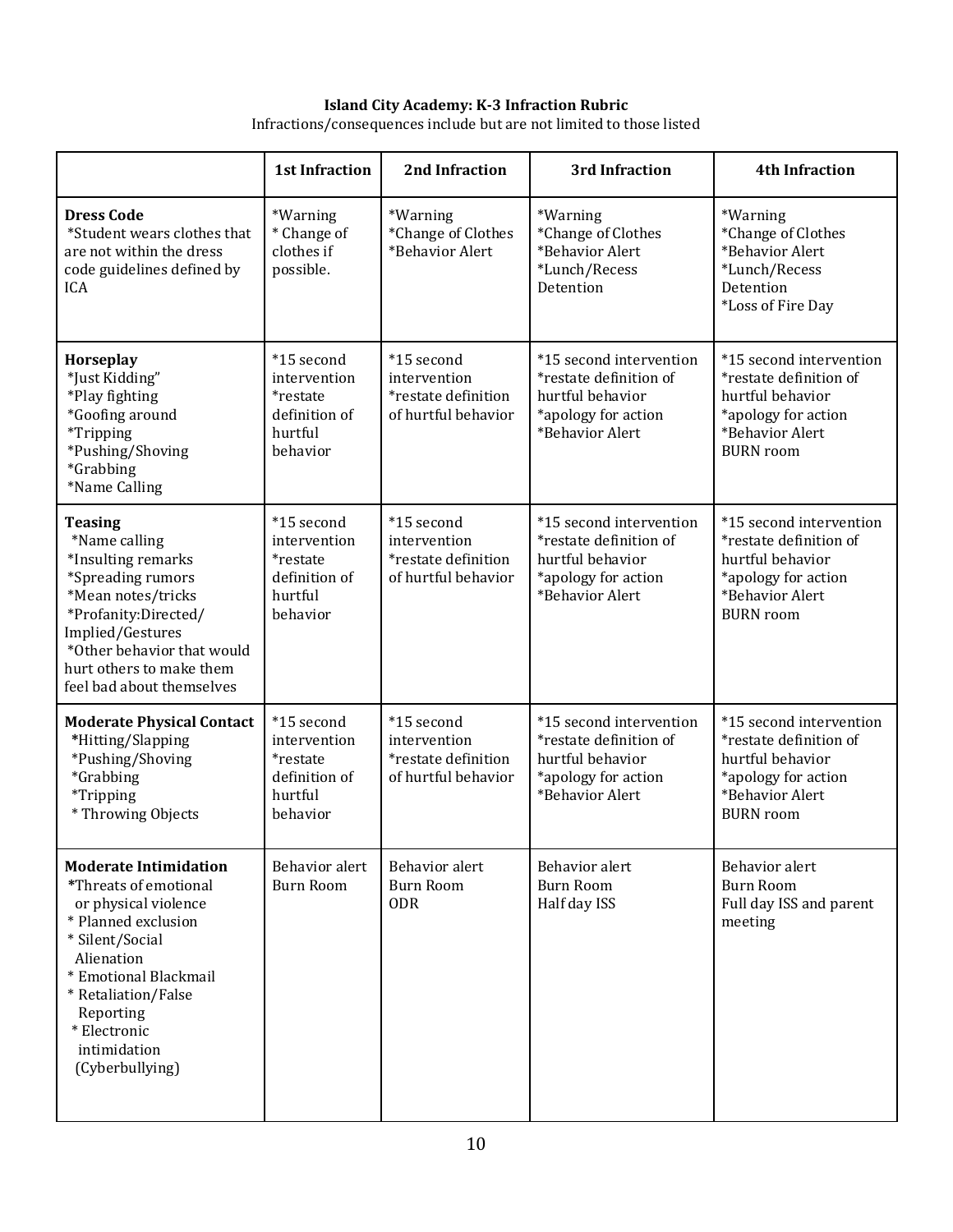| <b>Severe Physical Contact</b><br>* Punching/Kicking<br>* Fighting<br>* Throwing Objects<br>Resulting in Injury<br>* Directed Spitting        | Behavior alert<br>Burn Room | Behavior alert<br>Burn Room<br>0DR. | Behavior alert<br>Burn Room<br>Half day ISS | Behavior alert<br>Burn Room<br>Full day ISS and parent<br>meeting |
|-----------------------------------------------------------------------------------------------------------------------------------------------|-----------------------------|-------------------------------------|---------------------------------------------|-------------------------------------------------------------------|
| Severe Intimidation &<br><b>Harassment</b><br>* Racial, ethical, sexual,<br>and religious<br>* Severe property Damage<br>* Vandalism/graffiti | Behavior alert<br>Burn Room | Behavior alert<br>Burn Room<br>0DR. | Behavior alert<br>Burn Room<br>Half day ISS | Behavior alert<br>Burn Room<br>Full day ISS and parent<br>meeting |

\*LD: Lunch Detention

\*ODR: Office Discipline Referral

BURN: Better Understand Rule Now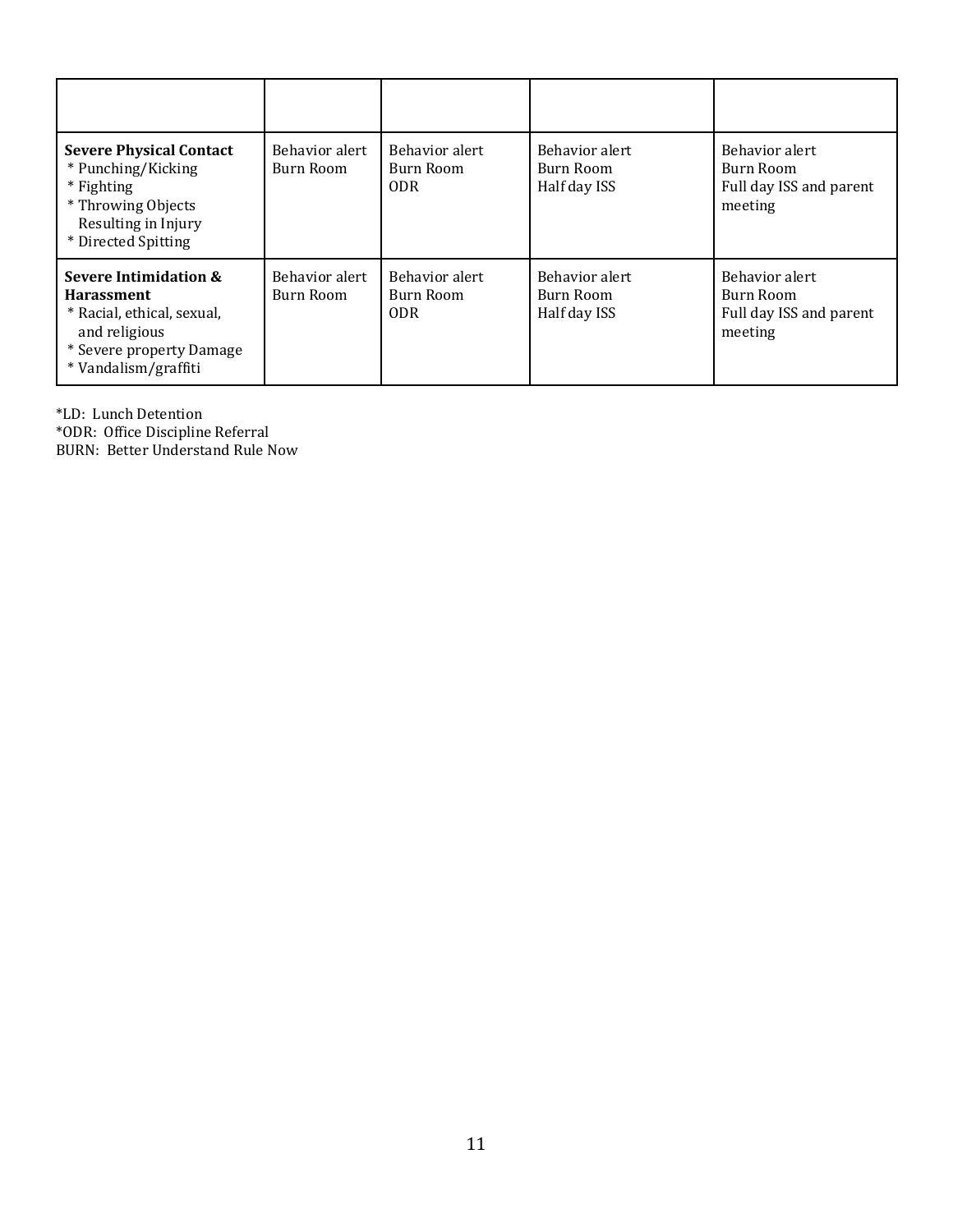#### **Island City Academy: Grade 4 - 8 Minor Infraction Rubric**

#### Infraction/Consequences include but are not limited to those listed Staff Managed

| <b>Infraction</b>                                                                                                      | <b>1st Occurrence</b>                                                     | 2nd Occurrence                                   | 3rd Occurrence                                                                                                                                              |
|------------------------------------------------------------------------------------------------------------------------|---------------------------------------------------------------------------|--------------------------------------------------|-------------------------------------------------------------------------------------------------------------------------------------------------------------|
| Defiance - Student engages in brief or low<br>intensity failure to follow directions or<br>reasonable request.         | *Redirect student (Verbal<br>Warning)<br>*Review behavior<br>expectations | *Verbal Warning<br>*Review expectation<br>*BIA   | *Verbal Warning<br>*Review expectation<br>*BIA<br>*Sent to BURN room to<br>complete student<br>reflection form.<br>$*LRD$<br>*Contact Parents               |
| Disrespect - Student delivers low-<br>intensity, socially rude or dismissive<br>messages to adults or peers            | *Redirect student (Verbal<br>Warning)<br>*Review behavior<br>expectations | *Verbal Warning<br>*Review expectation<br>*BIA   | *Verbal Warning<br>*Review expectation<br>*BIA<br>*Sent to BURN room to<br>complete student<br>reflection form.<br><i><b>*LRD</b></i><br>*Contact parents   |
| Disruption-Student engages in behavior<br>causing a minor interruption in class or<br>activity.                        | *Redirect student (Verbal<br>Warning)<br>*Review behavior<br>expectations | *Verbal Warning<br>*Review expectation<br>*BIA   | *Verbal Warning<br>*Review expectation<br>$*BIA$<br>*Sent to BURN room to<br>complete student<br>reflection form.<br><i><b>*LRD</b></i><br>*Contact Parents |
| <b>Dress Code Violation - Student wears</b><br>clothing that is not within the dress code<br>guidelines defined by ICA | *Warning<br>* Change of clothes if<br>possible.                           | *Warning<br>*Change of Clothes<br>*BIA           | *Warning<br>*Change of Clothes<br>$*BIA$<br>*LRD                                                                                                            |
| Hallway Conduct - Running and<br>horseplay. Students engage in hallway<br>activity that does not meet expectations.    | *Redirect student (Verbal<br>Warning)<br>*Review behavior<br>expectations | *Verbal Warning<br>*Review expectation<br>$*BIA$ | *Verbal Warning<br>*Review expectation<br>$*BIA$<br>*Complete student<br>reflection form.<br>$*LRD$<br>*Contact Parents                                     |
| Inappropriate Language - Student<br>engages in low-intensity instance of<br>inappropriate language.                    | *Redirect student (Verbal<br>Warning)<br>*Review behavior<br>expectations | *Verbal Warning<br>*Review expectation<br>*BIA   | *Verbal Warning<br>*Review expectation<br>*BIA<br>*Sent to BURN room to<br>complete student<br>reflection form.<br>$*LRD$                                   |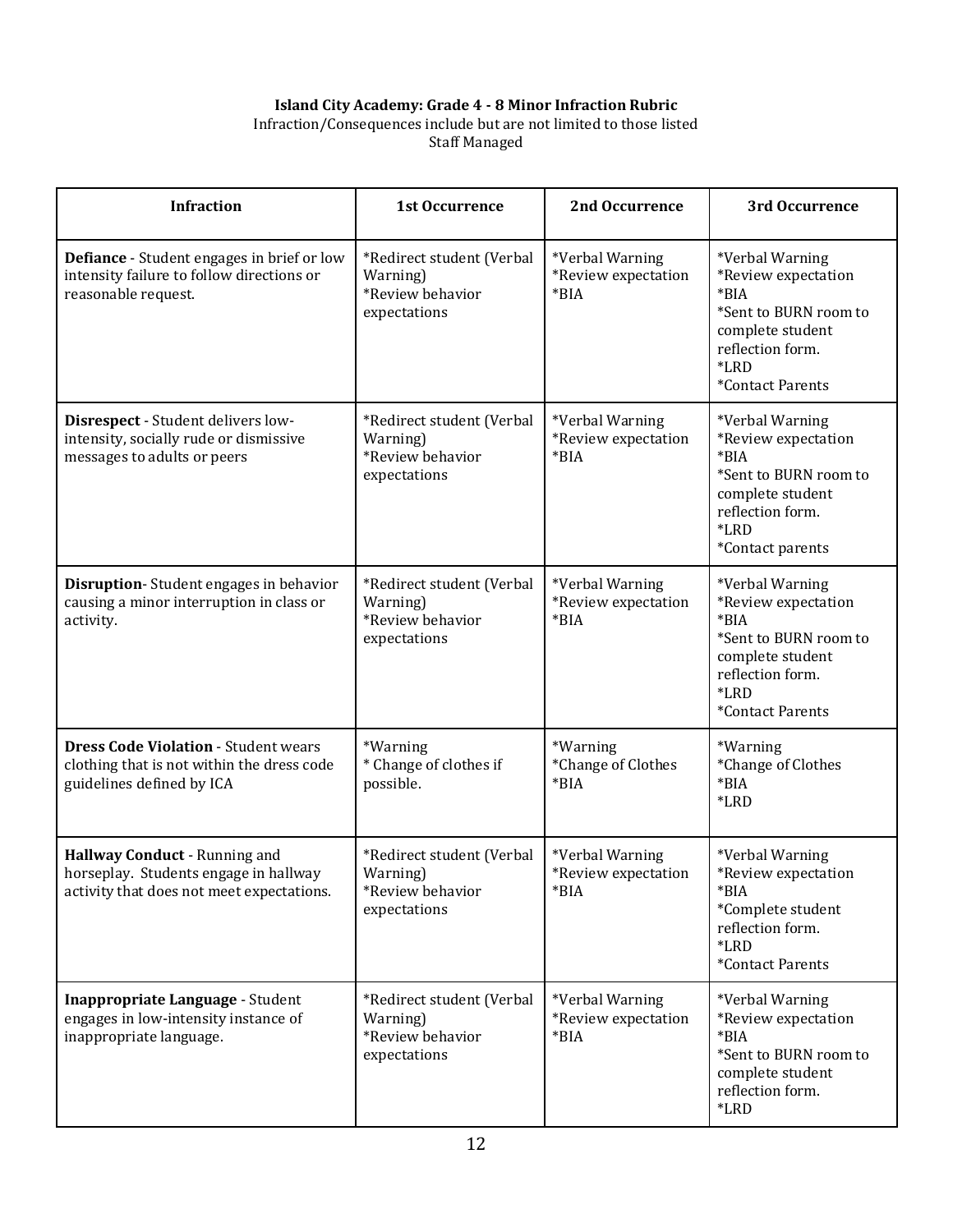|                                                                                                                                                                                            |                                                                           |                                                                                                                                                   | *Contact Parents                                                                                                                                                                  |
|--------------------------------------------------------------------------------------------------------------------------------------------------------------------------------------------|---------------------------------------------------------------------------|---------------------------------------------------------------------------------------------------------------------------------------------------|-----------------------------------------------------------------------------------------------------------------------------------------------------------------------------------|
| Other - Student engages in any additional<br>minor problem behaviors that do not fall<br>in the other minor categories.<br>Example: Teasing, Yanking clothing down<br>off another student. | *Redirect student (Verbal<br>Warning)<br>*Review behavior<br>expectations | *Verbal Warning<br>*Review expectation<br>$*BIA$                                                                                                  | *Verbal Warning<br>*Review expectation<br>$*BIA$<br>*Sent to BURN room to<br>complete student<br>reflection form.<br><i><b>*LRD</b></i><br>*Contact Parents                       |
| <b>Physical Contact/Physical Aggression -</b><br>Student engages in non-serious, but<br>inappropriate physical contact. Horseplay                                                          | *Verbal Warning<br>*Review expectation<br>$*BIA$                          | *Verbal Warning<br>*Review expectations<br>$*BIA$<br>*Implement other<br>classroom<br>intervention<br>strategies                                  | Verbal Warning<br>*Review expectation<br>$*BIA$<br>*Sent to BURN room to<br>complete student<br>reflection form.<br><i><b>*LRD</b></i><br>*Contact Parents                        |
| Property Misuse - Student engages in<br>low-intensity misuse of personal, other's<br>or teacher's property.                                                                                | *Redirect student (Verbal<br>Warning)<br>*Review behavior<br>expectations | *Verbal Warning<br>*Review expectation<br>$*BIA$                                                                                                  | *Verbal Warning<br>*Review expectation<br>$*BIA$<br>*Sent to BURN room to<br>complete student<br>reflection form.<br>*LRD<br>*Contact Parents                                     |
| <b>Technology Violation - Student engages</b><br>in non-serious but inappropriate use of<br>computers, cell phone or other electronic<br>devices.                                          | *Redirect student (Verbal<br>Warning)                                     | *Verbal Warning<br>$*BIA$<br>*Confiscation Phone,<br>computer, return to<br>student at the end of<br>the day.<br>*Contact parent<br>*Complete ODR | *Verbal Warning<br>$*BIA$<br>*Confiscation Phone,<br>computer,<br>*Complete Student<br>reflection form<br><i><b>*LRD</b></i><br>*Parent picks up the<br>phone,<br>*contact parent |

\*After 3rd Offence, student levels up to Major Behavior Rubric, and loss of FIRE day

LRD: Lunch/Recess Detention

ODR: Office Discipline Referral

BURN: Better Understand Rule Now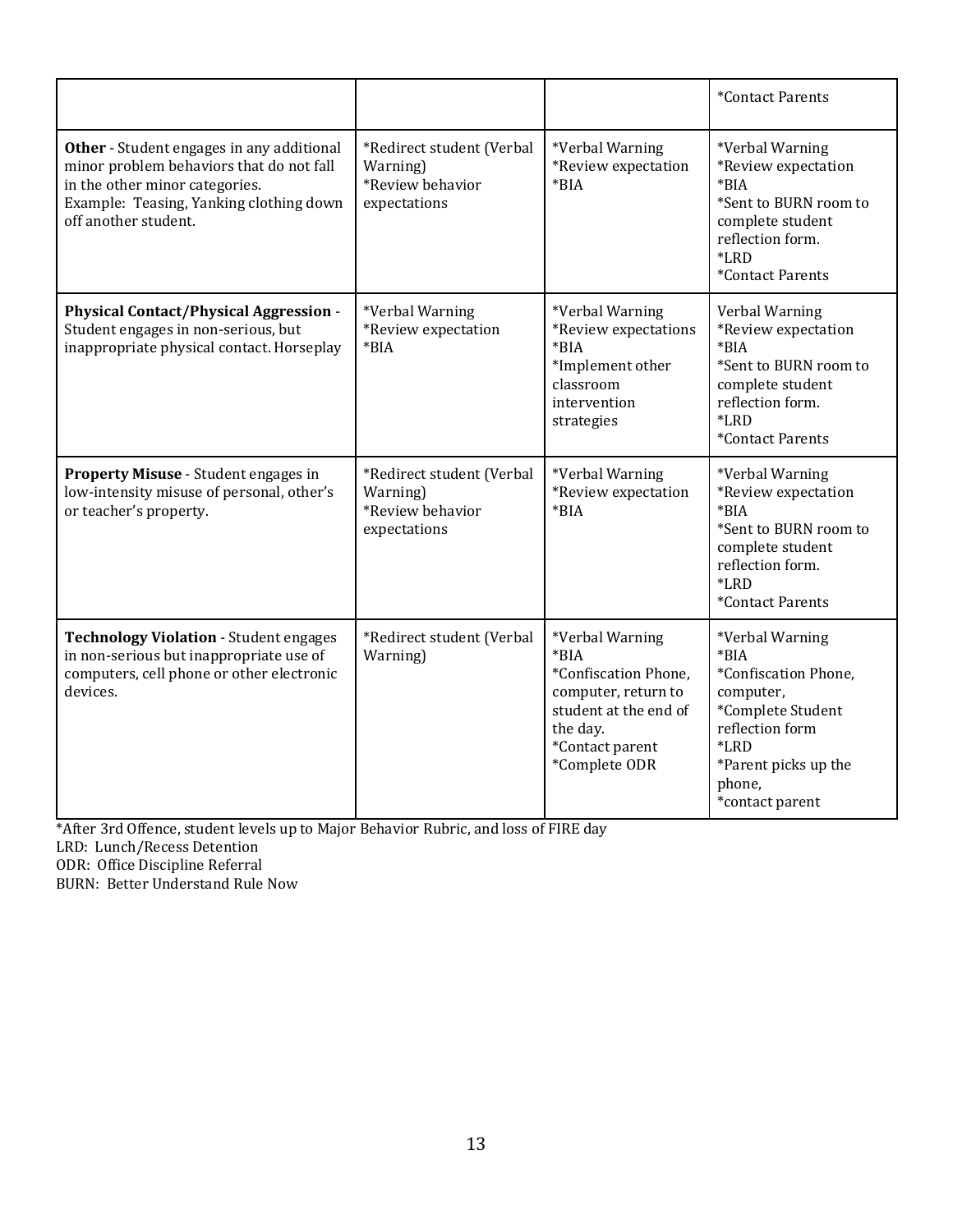#### **Island City Academy: Grade 4 - 8 Major Infraction Rubric**

Infraction//Consequences include but are not limited to those listed

- ❏ Teacher Completes Office Discipline Referral (ODR)
- ❏ Consequences accumulate over the course of the school year

| Behavior                                          | 1st infraction                                                                            | 2nd infraction                                                                                         | 3rd infraction                                                                                               | 4th infraction                                                                                   | 5th infraction                                                      |
|---------------------------------------------------|-------------------------------------------------------------------------------------------|--------------------------------------------------------------------------------------------------------|--------------------------------------------------------------------------------------------------------------|--------------------------------------------------------------------------------------------------|---------------------------------------------------------------------|
| Abusive<br>Language/<br>Inappropriate<br>Language | *ODR<br>$*$ 2 LRD<br>*Contact home                                                        | *ODR<br><b>*3 LRD</b><br>*Contact home                                                                 | *ODR<br>*1/2 day ISS<br>*Contact home                                                                        | *ODR<br>*1 day ISS<br>*Contact home                                                              | *ODR<br>*1 day OSS<br>*Contact home                                 |
| <b>Bullying</b>                                   | *ODR                                                                                      | *ODR                                                                                                   | *ODR                                                                                                         | *ODR                                                                                             | *ODR                                                                |
|                                                   | *Possible 1/2 ISS                                                                         | *1 day ISS                                                                                             | *1 day OSS                                                                                                   | *2 day OSS                                                                                       | *3-5 day OSS                                                        |
|                                                   | *Contact home                                                                             | *Contact home                                                                                          | *Contact home                                                                                                | *Contact home                                                                                    | *Contact home                                                       |
| Defiance                                          | *ODR                                                                                      | *ODR                                                                                                   | *ODR                                                                                                         | *ODR                                                                                             | *ODR                                                                |
| Insubordination                                   | $*$ 2 LRD                                                                                 | <b>*3 LRD</b>                                                                                          | *1/2 day ISS                                                                                                 | *1 day ISS                                                                                       | *1 - 3 day OSS                                                      |
| Non-Compliance                                    | *Contact home                                                                             | *Contact home                                                                                          | *Contact home                                                                                                | *Contact home                                                                                    | *Contact home                                                       |
| Disrespect                                        | *ODR                                                                                      | *ODR                                                                                                   | *ODR                                                                                                         | *ODR                                                                                             | *ODR                                                                |
|                                                   | $*1 - 2$ LRD                                                                              | <b>*3 LRD</b>                                                                                          | *1/2 day ISS                                                                                                 | *1 day ISS                                                                                       | *1 - 3 day OSS                                                      |
|                                                   | *Contact home                                                                             | *Contact home                                                                                          | *Contact home                                                                                                | *Contact home                                                                                    | *Contact home                                                       |
| Disruption                                        | $*$ ODR                                                                                   | *ODR                                                                                                   | *ODR                                                                                                         | *ODR                                                                                             | *ODR                                                                |
|                                                   | $*$ 1 LRD                                                                                 | $*2 - 3$ LRD                                                                                           | *1/2 day ISS                                                                                                 | *1 day ISS/OSS                                                                                   | $*2+$ day OSS                                                       |
|                                                   | *Contact home                                                                             | *Contact home                                                                                          | *Contact home                                                                                                | *Contact home                                                                                    | *Contact home                                                       |
| Dress Code<br>Violation                           | *Send student to<br>the office.<br>*BIA<br>*Office contacts<br>home<br>*Change of clothes | *Send students to<br>the office.<br>*BIA<br>*Office contacts<br>home<br>*Change of clothes<br>or 1 LRD | *Send students to<br>the office.<br>*BIA<br>*Office contacts<br>home<br>*Change of clothes<br>or 1/2 day ISS | *Send students to<br>the office.<br>*BIA<br>*Office contacts<br>home<br>*Meeting with<br>parents |                                                                     |
| Fighting                                          | *ODR<br>*Contact parent<br>for pick up.<br>$*1-3$ day OSS                                 | *ODR<br>*Contact parent<br>for pick up.<br>*3-5 day OSS                                                | *ODR<br>*Contact parent<br>for pick up.<br>*5-10 day OSS                                                     | *ODR<br>*Contact parent<br>for pick up.<br>*10 day OSS                                           | *ODR<br>*Contact parent<br>for pick up.<br>*Review for<br>expulsion |
| Forgery                                           | *ODR<br>*Consequences<br>issued by<br>admin/staff based<br>on severity of<br>infraction   | *ODR<br>*Consequences<br>issued by<br>admin/staff based<br>on severity of<br>infraction                | *ODR<br>*Consequences<br>issued by<br>admin/staff based<br>on severity of<br>infraction                      |                                                                                                  |                                                                     |
| Cheating/                                         | *ODR                                                                                      | *ODR                                                                                                   | *ODR                                                                                                         | *ODR                                                                                             |                                                                     |
| Plagiarism                                        | *No credit on                                                                             | No credit on                                                                                           | No credit on                                                                                                 | No credit on                                                                                     |                                                                     |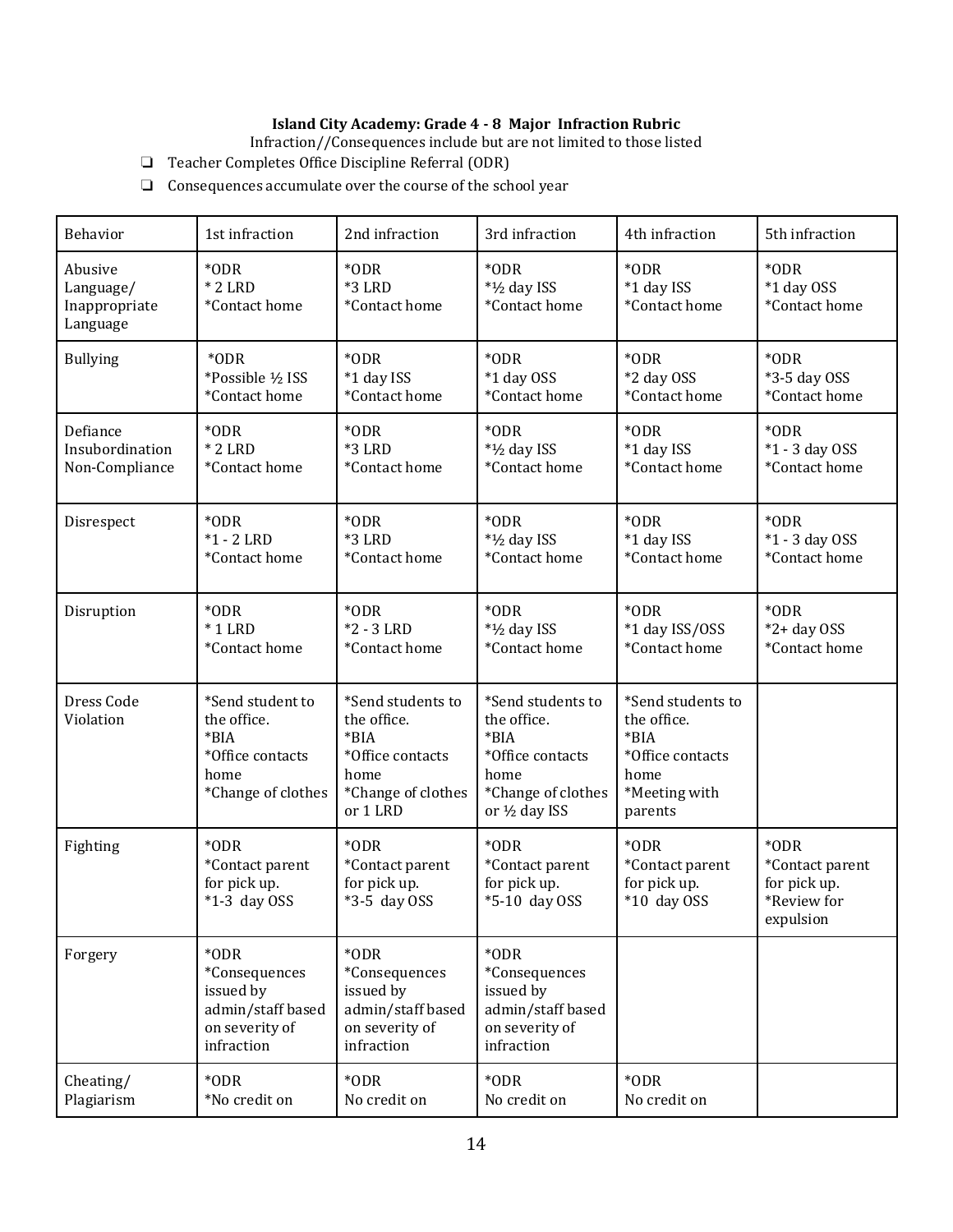|                                      | assignment,<br>project or test<br>*Contact parent                                                                   | assignment,<br>project or test<br>*Contact parent                                              | assignment,<br>project or test<br>*Contact parent                                              | assignment,<br>project or test<br>*Contact parent                                            |                                                                                            |
|--------------------------------------|---------------------------------------------------------------------------------------------------------------------|------------------------------------------------------------------------------------------------|------------------------------------------------------------------------------------------------|----------------------------------------------------------------------------------------------|--------------------------------------------------------------------------------------------|
| Physical<br>Aggression               | $*$ ODR<br>*Contact parent<br>for pick up<br>$*1$ ISS/2-3 OSS                                                       | *ODR<br>*Contact parent<br>for pick up<br>*2-3 day OSS                                         | *ODR<br>*Contact parent<br>for pick up<br>*3-5 day OSS                                         | *ODR<br>*Contact parent<br>for pick up<br>*5-10 day OSS                                      | *ODR<br>*Contact parent<br>for pick up<br>*10 day OSS                                      |
| Property Damage,<br>Vandalism, Theft | *ODR<br>*Consequences<br>issued by<br>admin/staff based<br>on severity of<br>infraction                             | *ODR<br><i>*Consequences</i><br>issued by<br>admin/staff based<br>on severity of<br>infraction | *ODR<br><i>*Consequences</i><br>issued by<br>admin/staff based<br>on severity of<br>infraction |                                                                                              |                                                                                            |
| Technology<br>Violation              | *ODR<br>*Meet with admin,<br>staff, parent<br>*Admin discretion                                                     | <b>ODR</b><br>*Meet with admin.<br>staff, parent<br>$*1-3$ ISS/OSS<br>*Develop tech<br>plan    | <b>ODR</b><br>*Meet with admin,<br>staff, parent<br>$*3-5$ ISS/OSS<br>*Develop tech<br>plan    | <b>ODR</b><br>*Meet with admin.<br>staff, parent<br>*5. day ISS/OSS<br>*Develop tech<br>plan | <b>ODR</b><br>*Meet with admin,<br>staff, parent<br>*5-10 ISS/OSS<br>*Develop tech<br>plan |
| Use/Possession<br>Weapon             | *ODR<br><i>*</i> Contact Police<br>*Contact home for immediate pick up<br>*up to 10 Day OSS<br>*Potential Expulsion |                                                                                                |                                                                                                |                                                                                              |                                                                                            |

\*At the discretion of the Administrator, consequences assigned may be more severe in any of the above categories based on the seriousness of the action, severity of the result of the infraction or prior offences in other categories. \*\*ODR: Office Discipline Referral \*\*BIA: Behavior/Infraction Alert

#### **Electronics Device Policy**

Electronic Devices are not permitted at Island City Academy during school hours (laser pens, CD players, electronic games, iPods, or toys). If it is necessary to have a cellular phone while being transported to and/or from Island City Academy, the phone must be turned off and kept off while at school. If the phone is used or is left on during the school day, the phone will be confiscated.  $1<sup>st</sup>$  offense - parents will have to retrieve phone from the office.  $2<sup>nd</sup>$  offense – phone will be locked in the office for 5 school days and a parent will have to retrieve.  $3^{rd}$  and each additional offense – phone will be locked in the office for 10 school days and the parent will have to retrieve. Island City Academy has phones available for student use in the event of an emergency. Any electronic device brought to school should be kept locked up. Student may store these items in the office for safekeeping. The school will not be held responsible for lost or stolen devices.

#### **Hallway Policy**

While passing in the hall students are expected to maintain a safe environment. Students are to refrain from running, jumping, loud and boisterous behavior, or physical contact with others.

#### **Personal Affection**

Displays of affection will not be accepted at Island City Academy. Students will be expected to maintain a reasonable distance from each other. Students will not hold each other, hold hands, sit on laps, kiss, or excessively hug while at school or school functions.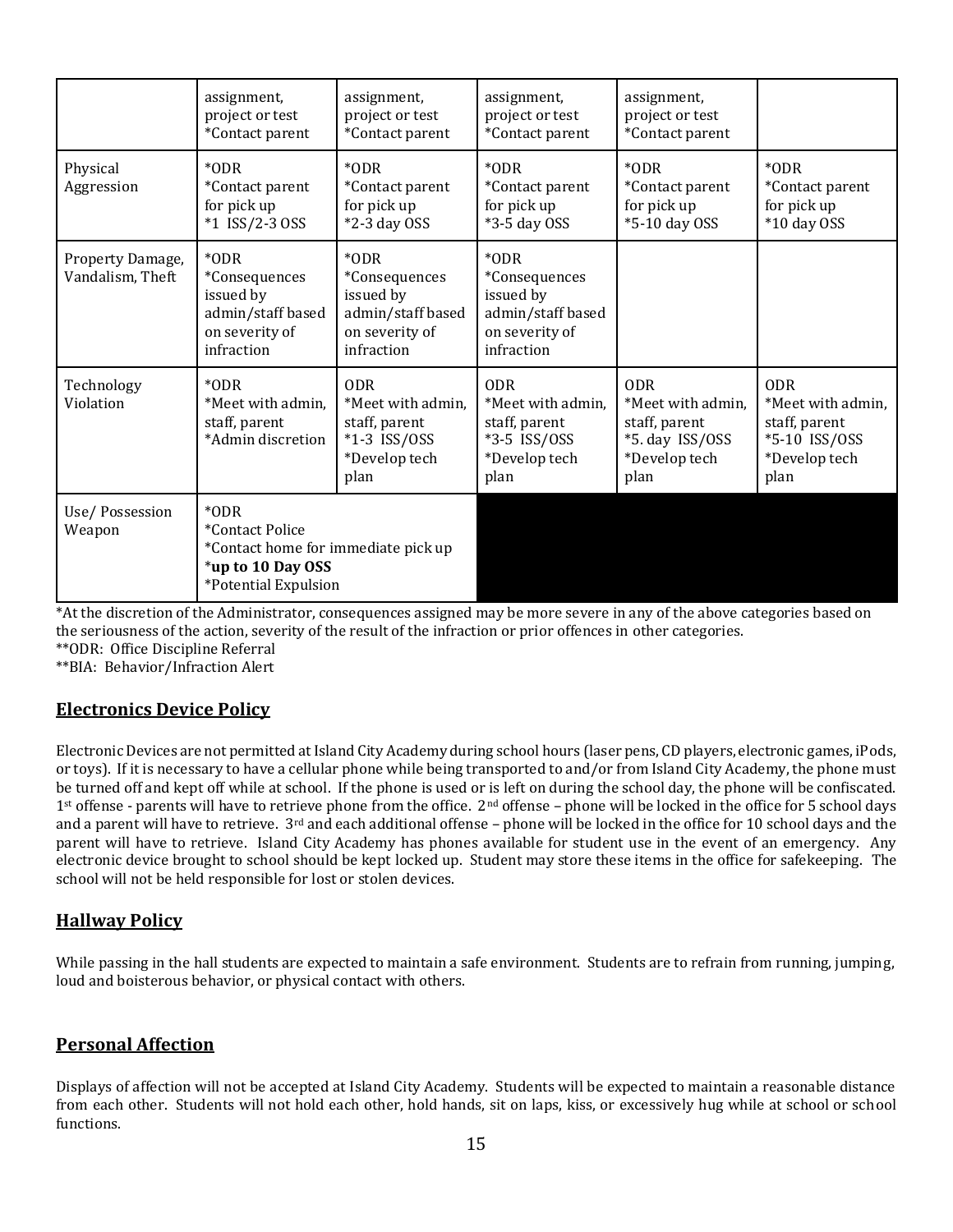#### **Lunch Time Behavior**

Politeness and civility are expected at lunch time. Lunch time is also reserved for polite conversation and social interaction. Students walk into the lunchroom, select a seat in an area designated for their grade, eat, pick-up after themselves, and wait for announcements and dismissal by the lunchroom supervisors.

#### **Playground/Recess Behavior**

The following is a composite of the playground behavior regulations. The purpose of these rules is to protect our children from accidents or mishaps that may occur during recess.

Students will:

- Stay in full view of the playground supervisors
- Respect their fellow schoolmates
- Respect playground equipment and property
- Respect schoolmates' property
- Play safely at all times and act in ways that do not endanger fellow schoolmates
- Walk to their classroom/lunchroom in a quiet manner at the end of recess

Student will not:

- Throw or kick dirt, mud, snow, ice, stones, wood chips, or other objects
- Roughhouse this includes tackling, pushing, shoving, slapping, pinching, wrestling, tripping, or grabbing clothes or bodies
- Spit or bite
- Swear or use vulgar, inappropriate language or gestures
- Re-enter the building until recess is over, unless by permission of the playground supervisor
- Take food, drinks, or candy on the playground

#### **Substitute Teacher**

When a substitute is in a classroom, exemplary student behavior is expected. Students exhibiting, rude, disrespectful or generally poor behaviors are infringing upon the right of other students' to learn.

#### **Field Trips**

Field trips are defined as anytime a staff member, for purposes of extending children's educational experience, and may take students from school property. Parents will receive notification of these excursions through class newsletters, Dragon Dialogue, and or specific information notices.

In most cases the school will request parent volunteer drivers to assist in the transportation of students. Parents that transport students are asked to provide a copy of their driver's license and proof of insurance to be kept at the school.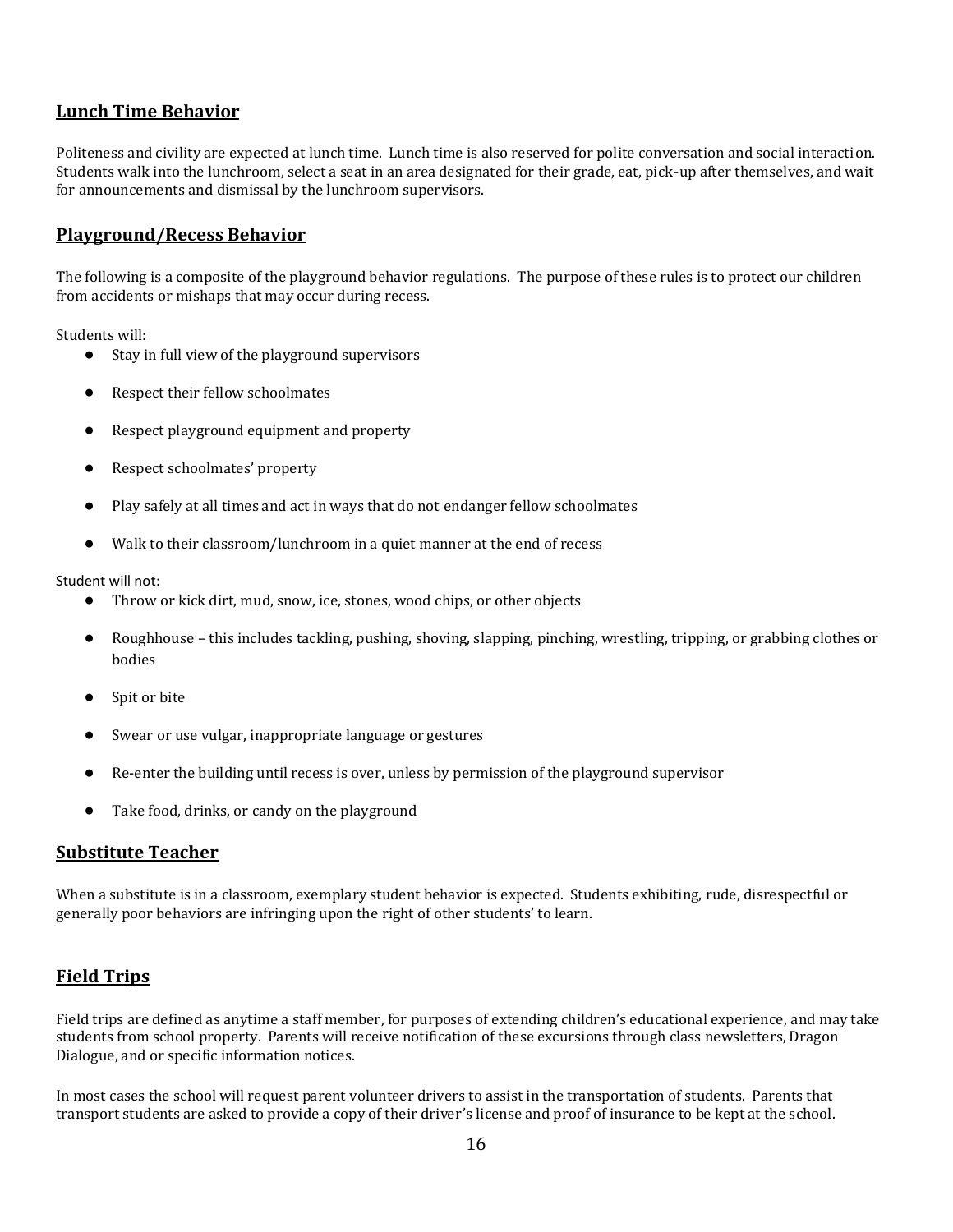#### **Medication for Students**

Medications will only be administered by school personnel in the main office. Students are not allowed to take, distribute, give, inhale, or otherwise consume any medication or drug, whether prescription or non-prescription, without adhering to the following procedure:

If it is a prescription medication –

- 1. A properly completed and signed medication form must be filed in the school office.
- 2. It must be in the original container with the original prescription label, which includes the child's name, the name of the drug, the dosage instructions, the doctor's name and the prescription and expiration dates.
- 3. It must be taken in the presence of an authorized school personnel who will record the event.

Non-prescription medications -

Must be in their original containers and have a properly completed and signed medications form on file in the office. Students in possession of medications must come or be sent to the office immediately upon arrival at school.

#### **Illness**

In order to reduce the spread of contagious diseases at Island City Academy, please keep your child at home if he or she is contagious. Students with obviously contagious conditions, such as "pinkeye", will be sent home. These students will not be allowed back at school until 24 hours have passed.

If a student becomes ill during school, he or she should notify the teacher. The administrative staff will notify parents if it necessary for the child to be sent home. Arrangements should be made to pick-up the child within 30 minutes of notification.

## **Latch Key**

Island City Academy offers a before-school and after-school program for families who need a place for their children to go. Any students arriving prior to 8:00 am or not picked-up by 3:30 will be placed in latch key. The latch key program runs from hours of 6:45am – 8:00 am before school, and 3:30 - 5:45pm after school.

#### **The latch key fees are as follows:**

| 1 child | 2 children | 3 or more                                  |
|---------|------------|--------------------------------------------|
| \$6.00  | \$11.00    | \$15.00                                    |
| \$5.00  | \$9.00     | \$13.00                                    |
| \$3.00  | \$5.00     | \$7.00                                     |
|         |            |                                            |
|         |            |                                            |
| 1 child | 2 children | 3 or more                                  |
| \$5.00  | \$9.00     | \$13.00                                    |
| \$6.00  | \$11.00    | \$15.00                                    |
|         |            | Pricing - AM (includes optional breakfast) |

#### **Elastic Clause**

Island City Academy and administration reserve the right to establish fair and reasonable rules and regulations for issues requiring actions that are not covered in this handbook. Matters omitted from this handbook should not be interpreted as limiting the scope of the school's authority in dealing with any type of infraction that might jeopardize the safety and welfare of Island City Academy students or staff.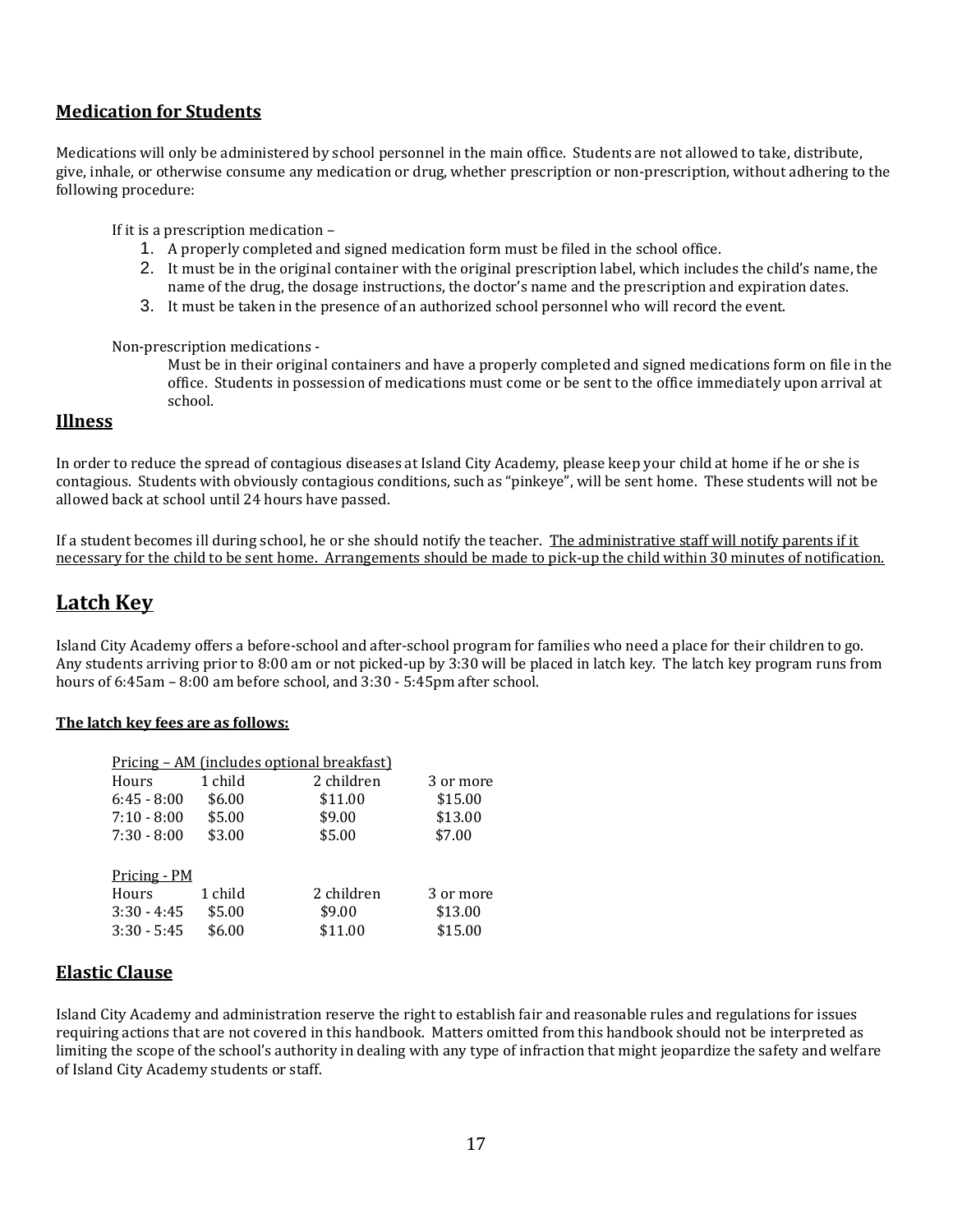#### **MICHIGAN STATE BOARD OF EDUCATION - Model Anti-Bullying Policy**

#### **"Bullying" is conduct that meets all of the following criteria:**

- is reasonably perceived as being dehumanizing, intimidating, hostile, humiliating, threatening, or otherwise likely to evoke fear of physical harm or emotional distress;
- is directed at one or more pupils;
- is conveyed through physical, verbal, technological or emotional means; substantially interferes with educational opportunities, benefits, or programs of one or more pupils;
- adversely affects the ability of a pupil to participate in or benefit from the school district's or public school's educational programs or activities by placing the pupil in reasonable fear of physical harm or by causing emotional distress; and,
- is based on a pupil's actual or perceived distinguishing characteristic (see above), or is based on an association with another person who has or is perceived to have any of these characteristics.

#### **"Harassment" is conduct that meets all of the following criteria:**

- is reasonably perceived as being dehumanizing, intimidating, hostile, humiliating, threatening, or otherwise likely to evoke fear of physical harm or emotional distress;
- is directed at one or more pupils;
- is conveyed through physical, verbal, technological or emotional means;
- substantially interferes with educational opportunities, benefits, or programs of one or more pupils;
- adversely affects the ability of a pupil to participate in or benefit from the school district's or public school's educational programs or activities because the conduct, as reasonably perceived by the pupil, is so severe, pervasive,
- and objectively offensive as to have this effect; and,
- $\circ$  is based on a pupil's actual or perceived distinguishing characteristic (see above), or is based on an association with another person who has or is perceived to have any of these characteristics.

## **Emergency Procedures**

Emergency plans are made to protect and provide a secure and safe environment for your children. We have coordinated with Hamlin Township Fire Department to come up with an efficient plan to keep the children safe in an emergency.

#### **For Students**

Procedures for fire, tornado, and other emergencies are posted within each classroom. Student will be instructed by their teacher as to the proper exiting procedures for the emergency. In each case of emergency, a buzzer will sound or an announcement will be made over the PA. The student will rehearse drill for all types of emergency throughout the school year.

#### **For Parents**

The outlined plan should be followed for all emergencies including weather related emergency situations.

- If and when possible, a Honeywell alert will be sent out to inform parents of the emergency situation and directions will be given.
- If directed to come to the vicinity you will report to one of two locations. Please listen carefully to the Honeywell alert to determine where to report.
- When you arrive, a person of authority will direct you to the next step based on the situation.
- Please remember, children will be released when ICA is given permission by the appropriate authority.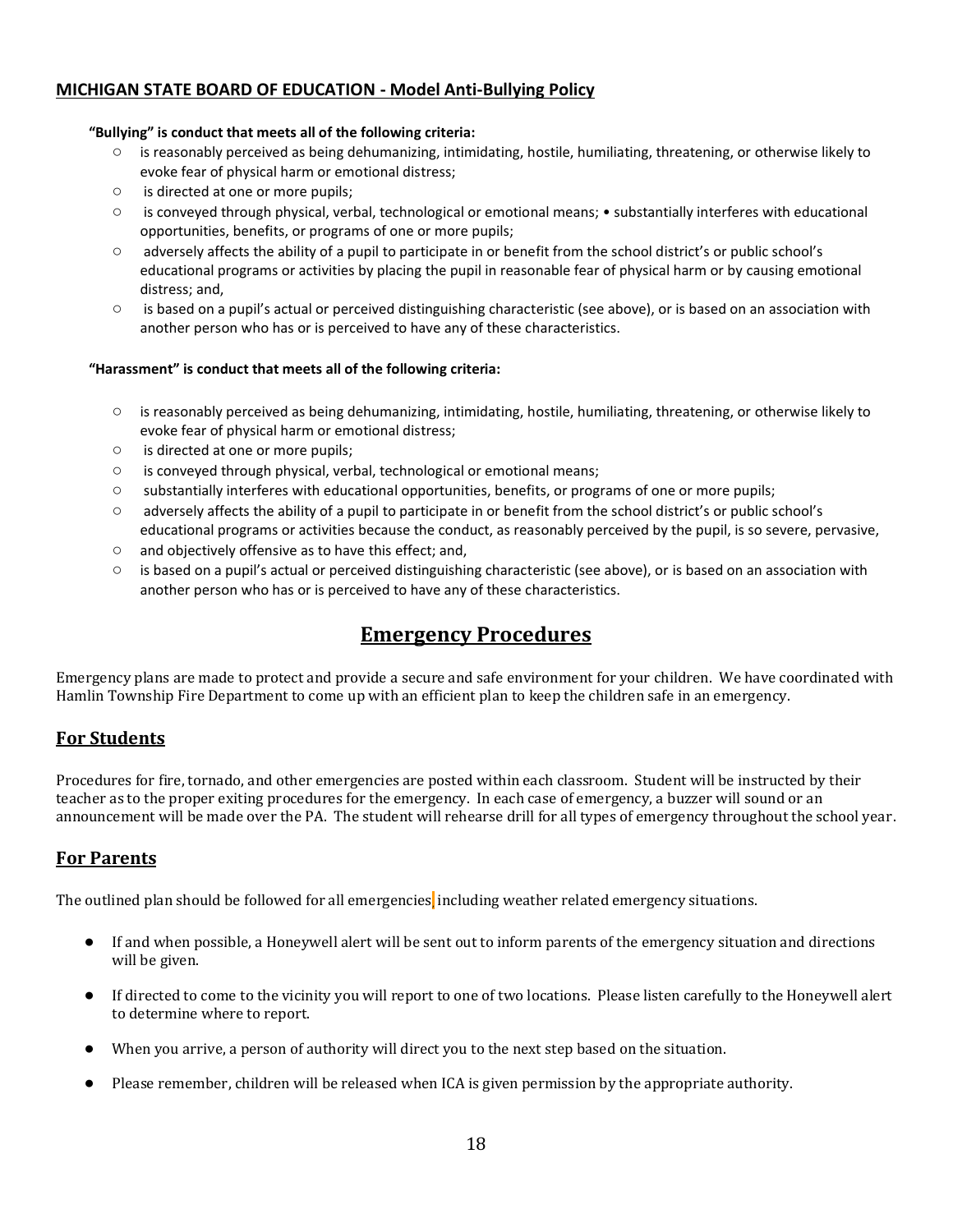#### **Long Term Suspension or Expulsion:**

If recommended by the principal, the Academy's board of directors shall conduct a hearing to determine whether to impose a long-term suspension or expulsion.

The student and parent/guardian shall be notified of the allegation; the recommended disciplinary action; the time, date and location of the hearing; and of their right to attend and participate in the hearing.

The board of directors shall conduct a hearing, which may be recorded. The student shall be advised of the alleged violation and be given an explanation of the facts. The explanation may include the written or oral testimony of others.

At the request of the student or the student's parents, the board of directors may meet in a closed session to "consider the dismissal, suspension, or disciplining of a student." (MCL 15.268[b]).

The student and parent/guardian may be represented at the hearing by an attorney or other adult.

Written or oral evidence may be presented at the hearing on behalf of the student.

After the hearing, the board of directors shall issue a decision, including a termination of disciplinary action.

#### **Appeal to Board of Education for Reconsideration for Long Term Suspension:**

A student aggrieved by the decision of the Academy board of directors may, within five (5) days of receipt of the decision, petition the board of education for the opportunity to request review or reconsideration by the board. The petition shall be in writing and contain the reasons that the board's decision should be reviewed or reconsidered. The board of directors may grant or deny the request for an appeal or request for reconsideration. If granted, the board shall notify the student in writing of the procedures to be used for the appeal or request for reconsideration.

#### **Suspension and Expulsion of Students Receiving or Otherwise Eligible for Special Education:**

Students previously identified under state and federal regulations as eligible for special education are entitled to an extra measure of consideration for the disability in student discipline procedures. Also, other due process provisions are triggered for any student if a review of a student's record indicates significant prior knowledge about a potential but unidentified disability. School personnel are advised to consult with their local and intermediate district administrators for special education and to refer to the most recent edition of Special Education Considerations in Student Disciplinary Procedures (Michigan Department of Education).

#### **Transportation**

Island City Academy parents will be responsible for transportation to and from the school. Eatran bus service is available before and after school to parents in Eaton County who are unable to provide their own transportation.

The parent must make arrangements for Eatran. Please notify us if your child will be riding the Eatran bus. The School Age Care Program (Latch-key) is available before and after school for students arriving before 8:10a.m. or staying after 3:30p.m.

## **Dragon Dialogue**

The Dragon Dialogue is published every Friday during the school year. The Dragon Dialogue is intended to keep parents informed of current events at Island City Academy. It will be shared electronically via our messenger system.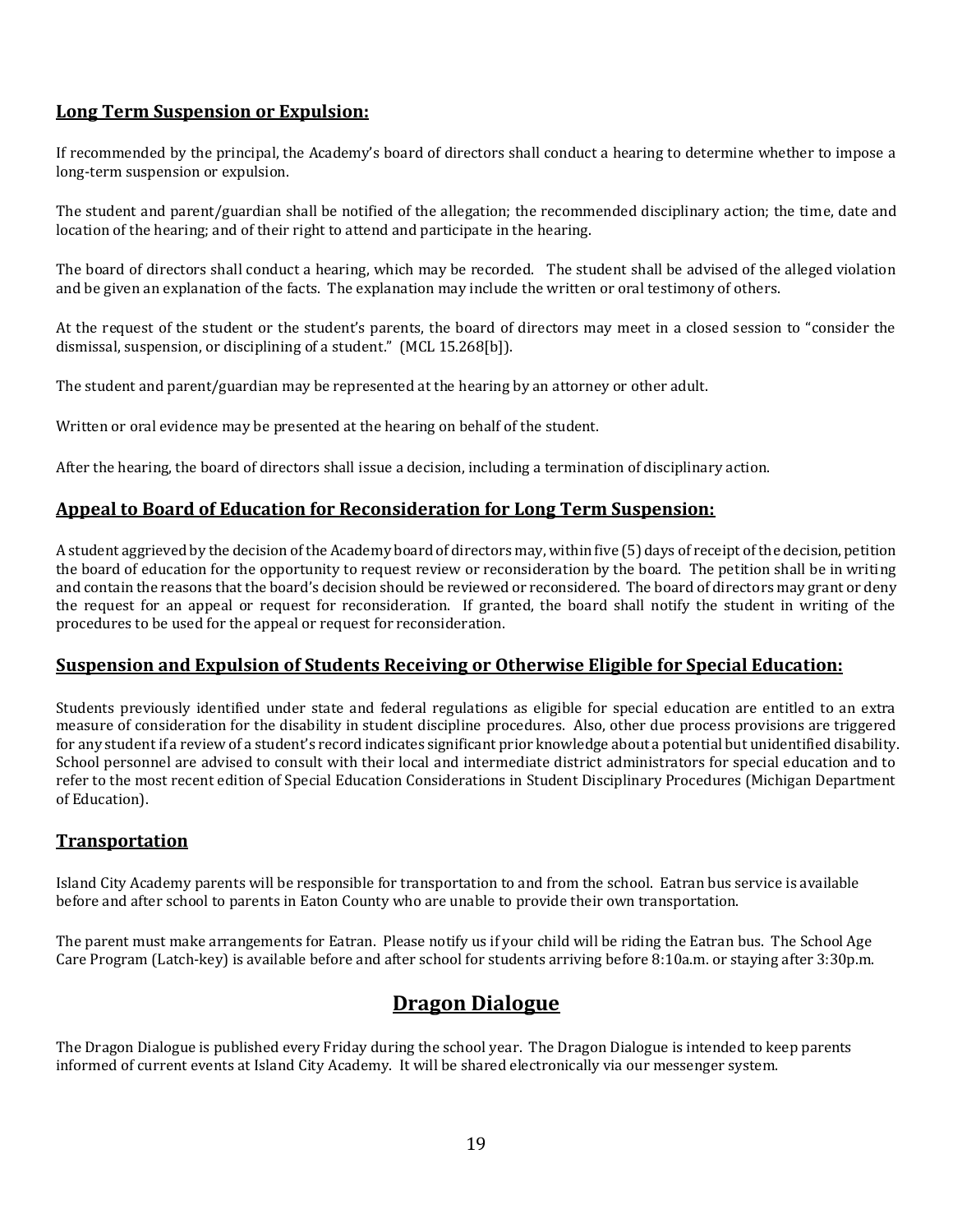#### **Report Cards**

Report cards are issued and the end of each 9-week class period. Parents are asked to go over these carefully with their child. Stress and praise the accomplishments and try to encourage additional effort where the need is shown.

#### **Honor Awards**

At the end of every marking period Island City Academy will recognize students in the  $3<sup>rd</sup> - 8<sup>th</sup>$  grades who excelled in the classroom. Honor Roll is awarded for students who either earn all A's, or all A's and B's in a given marking period.

#### **Grading**

| $K - 2nd$             | $3rd - 8th$     |                    |
|-----------------------|-----------------|--------------------|
| 1 – Above Grade Level | $A+97-100\%$    | $C = 74 - 76\%$    |
| 2 - At Grade Level    | $A = 94 - 96\%$ | $C - 70 - 73%$     |
| 3 – Below Grade Level | A- $90 - 93\%$  | $D+67-69%$         |
|                       | $B+ 87-89\%$    | D $64 - 66\%$      |
|                       | $B = 84 - 86\%$ | D- $60 - 63\%$     |
|                       | $B - 80 - 83\%$ | $E = 59\%$ - Below |
|                       | $C+ 77-79%$     |                    |

#### **Athletic Eligibility**

Island City Academy believes academics take priority over athletics. With this in mind, we are adhering to a strict guideline of eligibility. The students must have all grades at a C- or higher in order to participate.

For students who are not eligible they are expected to attend practice and work on their schoolwork. Eligibility will be determined on a weekly basis and students will not be eligible until the following week.

For students who participate in sports at the local middle schools they will be subject to their eligibility requirements. Island City Academy will provide the current grades for each student participating in the local schools athletic programs.

#### **Pesticide Application**

As part of the Academy's pest management system, pesticides are occasionally applied. You have the right to be informed prior to any pesticide application made to the school grounds and/or building. In certain emergencies pesticides ma be applied without prior notice, but you will be provided notice following any such application. If you need prior notification, please contact the office staff to obtain the necessary paperwork for notification.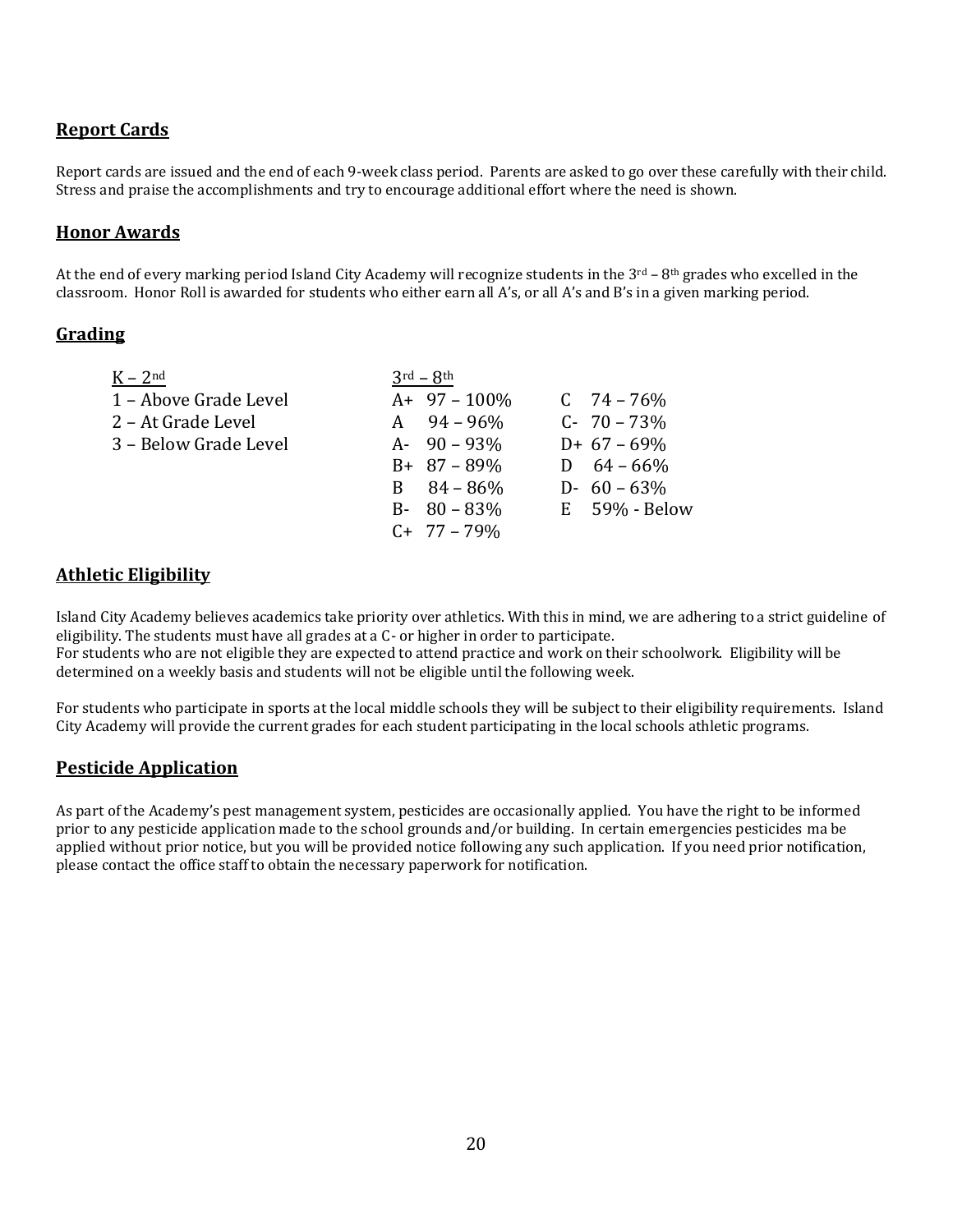#### **Handling of Concerns**

Because of the public nature of e-mail, we do not recommend this mode of communication for addressing concerns. Electronic communication sent to the School Board, administration, or teachers may be recognized as having been received, but will not be guaranteed consideration without verbal follow-up initiated by sender.

Parents/Guardians are more effective in handling concerns when they have a strategy rather than letting emotions get the best of them. With this in mind, here are ten simple steps we recommend for parents/guardians to follow when a problem arises at school:

#### 1. *Define and examine your concerns***.**

Do your homework. It is critical to collect all the facts and articulate the problem clearly.

#### 2. *Develop possible solutions.*

This sets a positive tone indicating you want to work in partnership with the school to resolve the problem.

3. *Prepare a written document.*

The document should contain a list of your issues, potential solutions and questions. The tone should reflect your desire to work positively with the school.

4. *Meet with the teacher.*

Make an appointment with the teacher. Consider having your spouse accompany you for the support. Inform the teacher who to expect at the meeting.

5. *Approach the meeting with a positive attitude.* 

Leave your emotions outside the meeting room. Negative behavior will discredit your message; your behavior must stay above reproach. Using your document as the basis for the meeting's agenda, keep an open mind and ask questions.

6. *Define the next step.*

At the end of the meeting ask, "What is the next step?", "Who will be responsible for that step?", "When (a date) will the next step occur?". This increases the likelihood of a positive outcome. Leave a copy of your written document with the teacher.

7. *Document events.*

Keep a record of all meetings and phone calls including dates and people involved, along with any written communications. Politely informing the school that you are documenting the events lets the school know you are serious.

8. *Follow the chain of command.*

If you and the teacher are unable to resolve the problem, go to the next link in the chain of command (teacher, Administrator, and then only if all other avenues have been exhausted, to the School Board). Use steps 1 -7 with each person on the chain. If brought to the School Board, approach the President at least one week prior to the next board meeting.

#### 9. *Consider all your educational options.*

If no acceptable solution is reached after exhausting all of the above steps, look at the educational choices parents/guardians have in your area. Parents/guardians have more choices than ever before, including charter, traditional public, private, and home schooling.

#### 10. *Never forget, you are responsible for the education of your children.*

You are the only constant influence in your children's education. There is no guarantee any educational system will ensure your children's educational success. Ultimately, it's your responsibility. Don't abdicate that responsibility to your children's school - - delegate and oversee it. Your children's future depends on it.

(Adapted from *Parent Power*, a publication of the Center for Education reform, Washington, D.C., www.edreform.com)